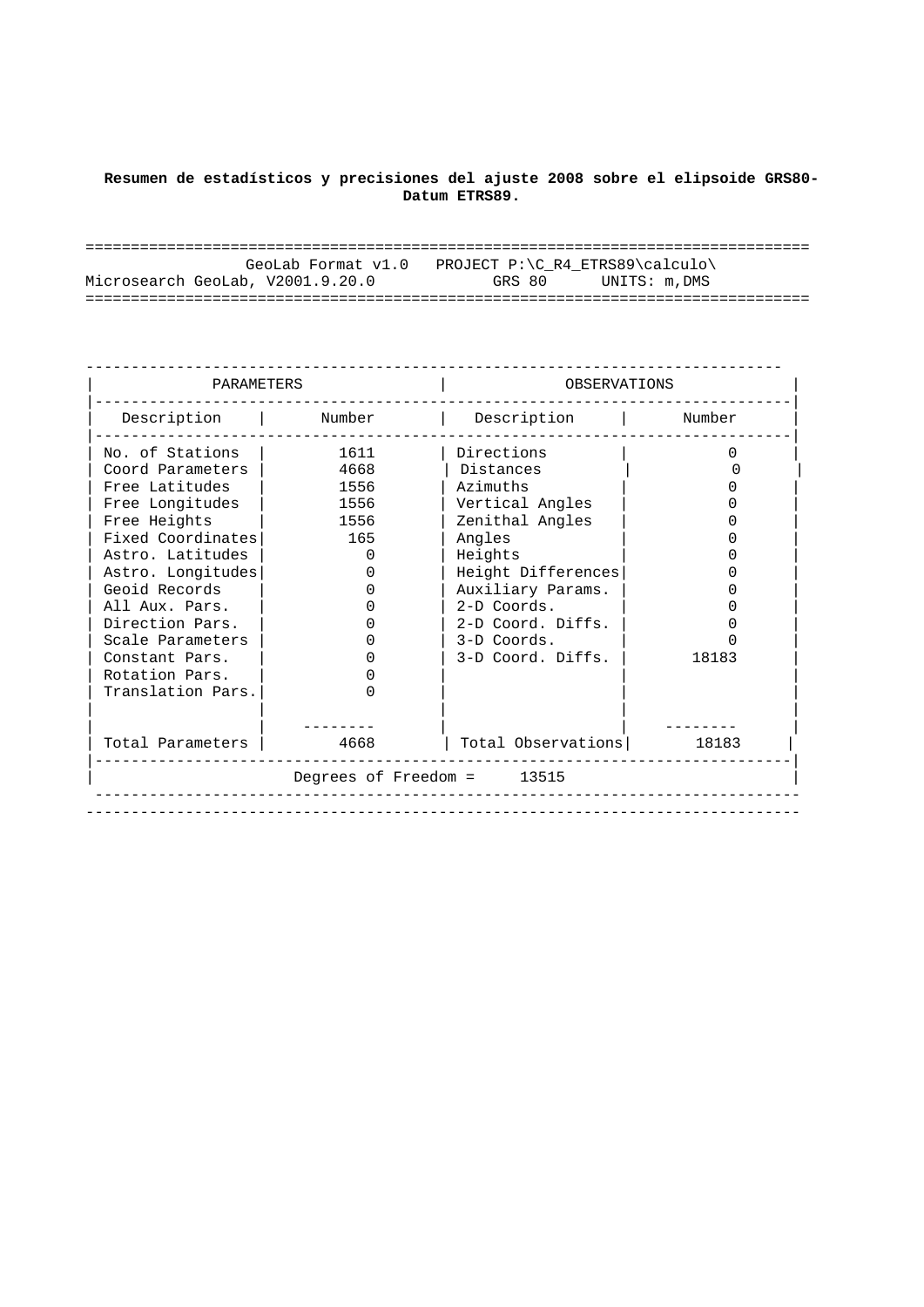GeoLab Format v1.0 PROJECT P:\C\_R4\_ETRS89\calculo\ Microsearch GeoLab, V2001.9.20.0 GRS 80 UNITS: m, DMS 

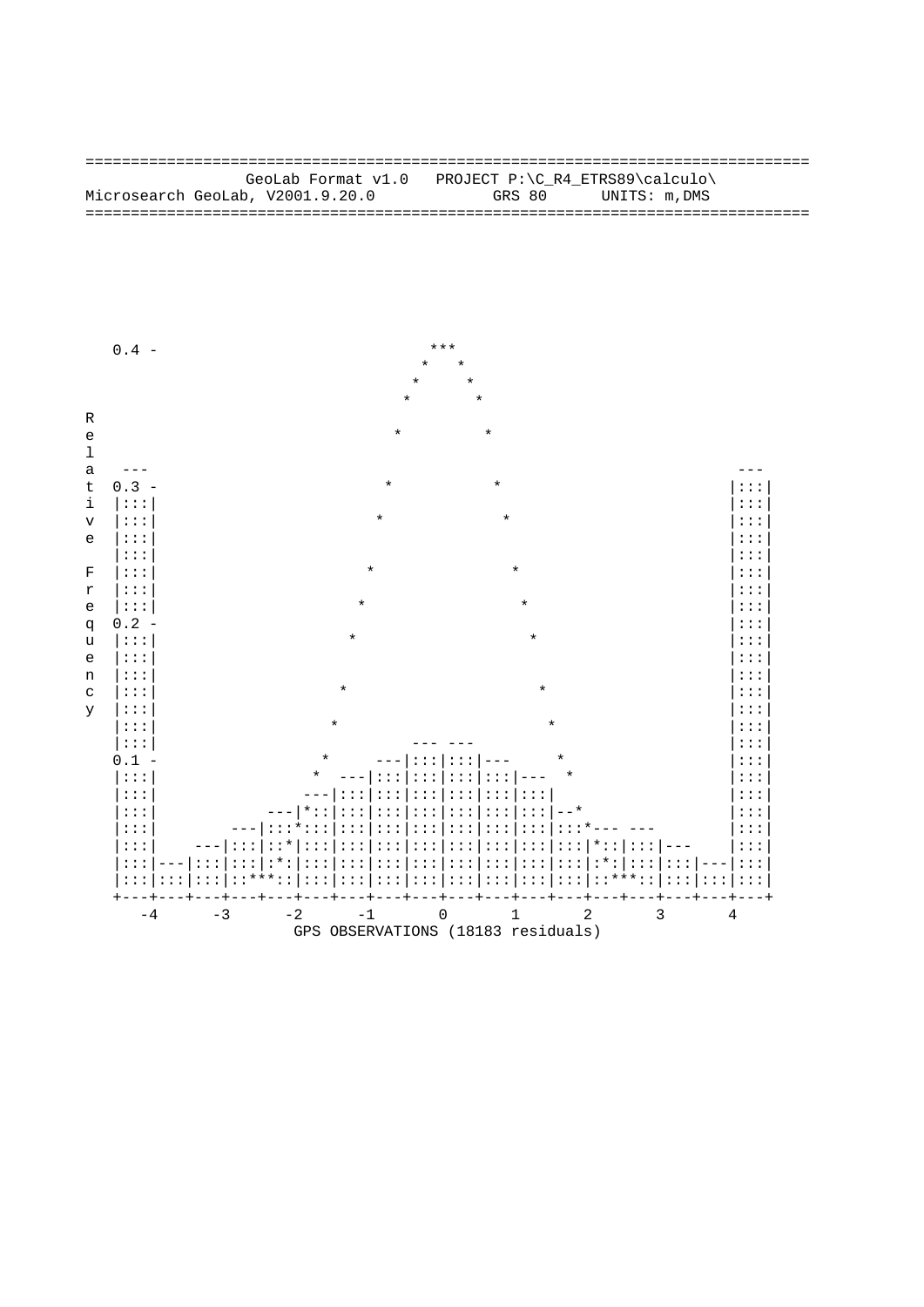================================================================================ GeoLab Format v1.0 PROJECT P:\C\_R4\_ETRS89\calculo\ Microsearch GeoLab, V2001.9.20.0 GRS 80 UNITS: m, DMS ================================================================================

| STATISTICS                                                                                                                                                                | SUMMARY                                        |
|---------------------------------------------------------------------------------------------------------------------------------------------------------------------------|------------------------------------------------|
| Residual Critical Value Type<br>Residual Critical Value<br>Number of Flagged Residuals<br>Convergence Criterion<br>Final Iteration Counter Value<br>Confidence Level Used | Tau Max<br>4.8268<br>5271<br>0.0010<br>95.0000 |

## **Desviación estándar P95.**

| GeoLab Format v1.0 PROJECT P:\C_R4_ETRS89\calculo\ |                                                                                                                                                                                                                                                                   |                                                                                            |                                                       |  |
|----------------------------------------------------|-------------------------------------------------------------------------------------------------------------------------------------------------------------------------------------------------------------------------------------------------------------------|--------------------------------------------------------------------------------------------|-------------------------------------------------------|--|
|                                                    |                                                                                                                                                                                                                                                                   |                                                                                            | Microsearch GeoLab, V2001.9.20.0 GRS 80 UNITS: m, DMS |  |
|                                                    |                                                                                                                                                                                                                                                                   |                                                                                            |                                                       |  |
|                                                    |                                                                                                                                                                                                                                                                   |                                                                                            |                                                       |  |
| Adjusted Coordinates:                              |                                                                                                                                                                                                                                                                   |                                                                                            |                                                       |  |
|                                                    |                                                                                                                                                                                                                                                                   | NORTHING EASTING HEIGHT                                                                    |                                                       |  |
| CODE STATION STD DEV STD DEV STD DEV               |                                                                                                                                                                                                                                                                   |                                                                                            |                                                       |  |
|                                                    |                                                                                                                                                                                                                                                                   |                                                                                            |                                                       |  |
|                                                    |                                                                                                                                                                                                                                                                   |                                                                                            |                                                       |  |
|                                                    |                                                                                                                                                                                                                                                                   |                                                                                            |                                                       |  |
| 1500                                               | 0.01305 0.01093                                                                                                                                                                                                                                                   |                                                                                            | 0.00934                                               |  |
| 1501                                               | 0.01380                                                                                                                                                                                                                                                           |                                                                                            |                                                       |  |
| 1502                                               | $\begin{array}{cccc} 0.01380 & 0.01166 & 0.00135 \ 0.01182 & 0.01283 & 0.01223 \ 0.01792 & 0.01486 & 0.02200 \ 0.01085 & 0.01163 & 0.02516 \ 0.00900 & 0.00779 & 0.01633 \ 0.01521 & 0.01245 & 0.01629 \ 0.01588 & 0.01245 & 0.01629 \ 0.01738 & 0.01471 & 0.031$ |                                                                                            |                                                       |  |
| 1503                                               |                                                                                                                                                                                                                                                                   |                                                                                            |                                                       |  |
| 1505                                               |                                                                                                                                                                                                                                                                   |                                                                                            |                                                       |  |
| 1508                                               |                                                                                                                                                                                                                                                                   |                                                                                            |                                                       |  |
| 1509                                               |                                                                                                                                                                                                                                                                   |                                                                                            |                                                       |  |
| 1510                                               |                                                                                                                                                                                                                                                                   |                                                                                            |                                                       |  |
| 1512                                               | 0.01778                                                                                                                                                                                                                                                           | $\begin{array}{ccc} 0.01471 & 0.02575 \ 0.01481 & 0.01944 \ 0.01996 & 0.01055 \end{array}$ |                                                       |  |
| 1513                                               | 0.01727                                                                                                                                                                                                                                                           |                                                                                            |                                                       |  |
| 1514                                               | 0.01761                                                                                                                                                                                                                                                           |                                                                                            |                                                       |  |
| 1516                                               | 0.01625 0.01384 0.03243<br>0.01145 0.01003 0.03278<br>0.01350 0.01173 0.01696<br>0.01166 0.00997 0.02540                                                                                                                                                          |                                                                                            |                                                       |  |
| 1517                                               |                                                                                                                                                                                                                                                                   |                                                                                            |                                                       |  |
| 1518                                               |                                                                                                                                                                                                                                                                   |                                                                                            |                                                       |  |
| 1519                                               |                                                                                                                                                                                                                                                                   |                                                                                            |                                                       |  |
| 1520                                               |                                                                                                                                                                                                                                                                   |                                                                                            |                                                       |  |
| 1521                                               |                                                                                                                                                                                                                                                                   |                                                                                            |                                                       |  |
| 1522                                               |                                                                                                                                                                                                                                                                   |                                                                                            |                                                       |  |
| 1524                                               |                                                                                                                                                                                                                                                                   |                                                                                            |                                                       |  |
| 1525                                               | $\begin{array}{cccc} 0.00998 & 0.00850 & 0.02571 \ 0.01645 & 0.00850 & 0.02571 \ 0.01645 & 0.01370 & 0.02546 \ 0.03372 & 0.02656 & 0.02432 \ 0.01099 & 0.00985 & 0.01834 \ 0.00689 & 0.00587 & 0.02073 \ 0.01260 & 0.01103 & 0.01828 \end{array}$                 |                                                                                            |                                                       |  |
| 1526                                               |                                                                                                                                                                                                                                                                   |                                                                                            |                                                       |  |
| 1527                                               | 0.03559                                                                                                                                                                                                                                                           | 0.02821                                                                                    | 0.01525                                               |  |
| 1528                                               | 0.01243                                                                                                                                                                                                                                                           | $0.01143$<br>$0.01284$                                                                     | 0.02318                                               |  |
| 1529                                               | 0.01427                                                                                                                                                                                                                                                           |                                                                                            | 0.03995                                               |  |
| 1530                                               | 0.01076                                                                                                                                                                                                                                                           | 0.00968                                                                                    | 0.01647                                               |  |
| 1532                                               |                                                                                                                                                                                                                                                                   |                                                                                            |                                                       |  |
| 1533                                               |                                                                                                                                                                                                                                                                   |                                                                                            |                                                       |  |
| 1534                                               | $\begin{array}{cccc} 0.00978 & 0.00855 & 0.00929 \\ 0.01033 & 0.00879 & 0.02262 \\ 0.00809 & 0.00674 & 0.04226 \end{array}$                                                                                                                                       |                                                                                            |                                                       |  |
| 1537                                               | 0.01737                                                                                                                                                                                                                                                           | $\begin{array}{c} 0.01737\ 0.00880\ 0.00761\ \end{array}$                                  | 0.01795                                               |  |
| 1538                                               | 0.01177                                                                                                                                                                                                                                                           |                                                                                            | 0.02341                                               |  |
| 1539                                               | 0.01033                                                                                                                                                                                                                                                           |                                                                                            | 0.01612                                               |  |
| 1540                                               | 0.01449                                                                                                                                                                                                                                                           | 0.01321                                                                                    | 0.01145                                               |  |
| 1541                                               | 0.01218                                                                                                                                                                                                                                                           | 0.01024                                                                                    | 0.01480                                               |  |

1542 0.01888 0.01542 0.01086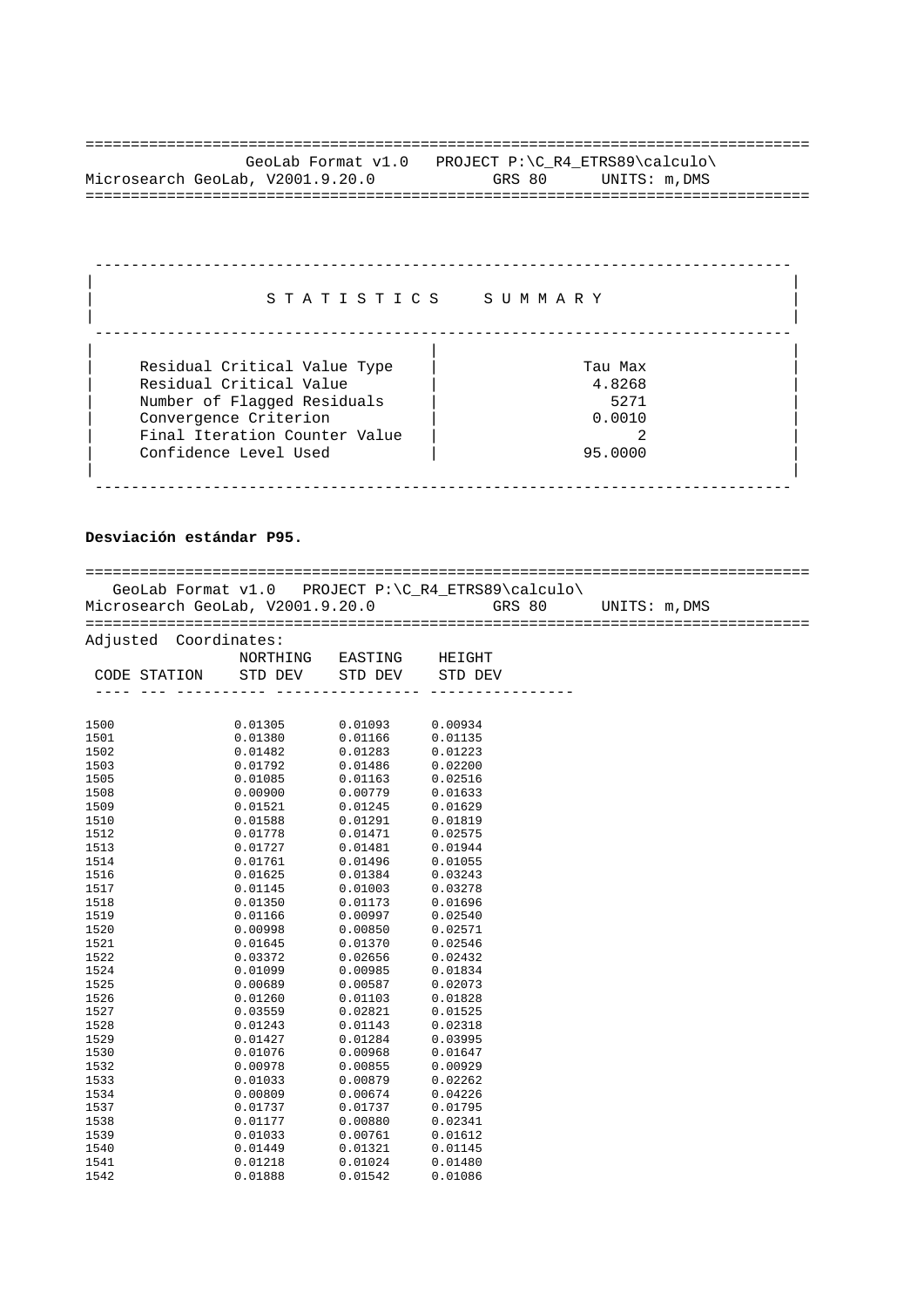| 1543 | 0.01346 | 0.01123 | 0.03706 |
|------|---------|---------|---------|
| 1544 | 0.01241 | 0.01399 | 0.02646 |
| 1545 | 0.01334 | 0.01234 | 0.02455 |
|      |         |         |         |
| 1546 | 0.01793 | 0.01479 | 0.01450 |
| 1547 | 0.01688 | 0.01357 | 0.01291 |
| 1548 | 0.02024 | 0.01640 | 0.02092 |
|      |         |         |         |
| 1551 | 0.02119 | 0.01863 | 0.02546 |
| 1552 | 0.01739 | 0.01402 | 0.03377 |
| 1553 | 0.02017 | 0.01645 | 0.02432 |
|      |         |         |         |
| 1557 | 0.01783 | 0.01427 | 0.03617 |
| 1558 | 0.01766 | 0.01401 | 0.01815 |
| 1560 | 0.02501 | 0.01963 | 0.02450 |
|      |         |         |         |
| 1561 | 0.01617 | 0.01436 | 0.02375 |
| 1562 | 0.01758 | 0.01449 | 0.02630 |
| 1564 | 0.01564 | 0.01408 | 0.03339 |
| 1565 |         | 0.02162 |         |
|      | 0.02448 |         | 0.02842 |
| 1566 | 0.01624 | 0.01353 | 0.03086 |
| 1567 | 0.01791 | 0.00826 | 0.02803 |
| 1568 | 0.01260 | 0.01090 | 0.03347 |
|      |         |         |         |
| 1569 | 0.00983 | 0.00916 | 0.03011 |
| 1570 | 0.01347 | 0.01249 | 0.02518 |
| 1571 | 0.01297 | 0.01060 | 0.02463 |
|      |         |         |         |
| 1572 | 0.01526 | 0.01214 | 0.02479 |
| 1573 | 0.01515 | 0.01198 | 0.03151 |
| 1574 | 0.01760 | 0.01462 | 0.04344 |
|      |         |         |         |
| 1575 | 0.01299 | 0.01079 | 0.03746 |
| 1576 | 0.00847 | 0.00679 | 0.02477 |
| 1577 | 0.01160 | 0.01078 | 0.02010 |
|      |         |         |         |
| 1578 | 0.01265 | 0.00982 | 0.03497 |
| 1579 | 0.02723 | 0.02341 | 0.02019 |
| 1580 | 0.01093 | 0.00915 | 0.01615 |
|      |         |         |         |
| 1581 | 0.00742 | 0.00585 | 0.01952 |
| 1582 | 0.01346 | 0.01281 | 0.01278 |
| 1583 | 0.02089 | 0.01751 | 0.01765 |
| 1584 |         |         |         |
|      | 0.01036 | 0.00978 | 0.01966 |
| 1585 | 0.01097 | 0.00865 | 0.01873 |
| 1586 | 0.00676 | 0.00549 | 0.01671 |
| 1587 | 0.01374 | 0.01007 | 0.03176 |
|      |         |         |         |
| 1588 | 0.01255 | 0.01005 | 0.01571 |
| 1589 | 0.02170 | 0.01958 | 0.01092 |
| 1590 | 0.02074 | 0.01255 | 0.01828 |
|      |         |         |         |
| 1591 | 0.01637 | 0.01312 | 0.01491 |
| 1592 | 0.00880 | 0.00721 | 0.03524 |
| 1595 | 0.00861 | 0.00707 | 0.02112 |
|      |         | 0.02405 |         |
| 1596 | 0.02860 |         | 0.02493 |
| 1597 | 0.01905 | 0.01575 | 0.01614 |
| 1598 | 0.01268 | 0.00930 | 0.01206 |
| 1600 | 0.02481 | 0.02033 | 0.01730 |
|      |         |         |         |
| 1601 | 0.00878 | 0.00730 | 0.01589 |
| 1602 | 0.01130 | 0.00933 | 0.02716 |
| 1603 | 0.01958 | 0.01683 | 0.02535 |
|      |         |         |         |
| 1604 | 0.01419 | 0.01243 | 0.02358 |
| 1605 | 0.01110 | 0.00804 | 0.01860 |
| 1606 | 0.01097 | 0.00836 | 0.03447 |
| 1607 |         | 0.01013 |         |
|      | 0.01273 |         | 0.01574 |
| 1608 | 0.01610 | 0.01361 | 0.01659 |
| 1609 | 0.03205 | 0.02012 | 0.08481 |
| 1610 | 0.01668 | 0.01407 | 0.03319 |
|      |         |         |         |
| 1611 | 0.00950 | 0.00728 | 0.02085 |
| 1612 | 0.01467 | 0.01269 | 0.03670 |
| 1613 | 0.00815 | 0.00718 | 0.03117 |
|      |         |         |         |
| 1614 | 0.01188 | 0.01055 | 0.01936 |
| 1615 | 0.01810 | 0.01542 | 0.01481 |
| 1616 | 0.00830 | 0.00678 | 0.02524 |
| 1617 | 0.01218 | 0.00993 | 0.01661 |
|      |         |         |         |
| 1618 | 0.01026 | 0.00773 | 0.01612 |
| 1619 | 0.01296 | 0.01091 | 0.01492 |
| 1620 | 0.01758 | 0.01463 | 0.01741 |
|      |         |         |         |
| 1621 | 0.01053 | 0.00886 | 0.02081 |
| 1622 | 0.01509 | 0.01261 | 0.03103 |
| 1623 | 0.01083 | 0.00882 | 0.02136 |
|      |         |         |         |
| 1624 | 0.01304 | 0.01143 | 0.01180 |
| 1625 | 0.00927 | 0.00849 | 0.01806 |
| 1628 | 0.01208 | 0.01208 | 0.01064 |
|      |         |         |         |
| 1630 | 0.01707 | 0.01529 | 0.01448 |
| 1631 | 0.01787 | 0.01632 | 0.02983 |
| 1632 | 0.01751 | 0.01622 | 0.01648 |
| 1633 | 0.01507 | 0.01535 | 0.01641 |
|      |         |         |         |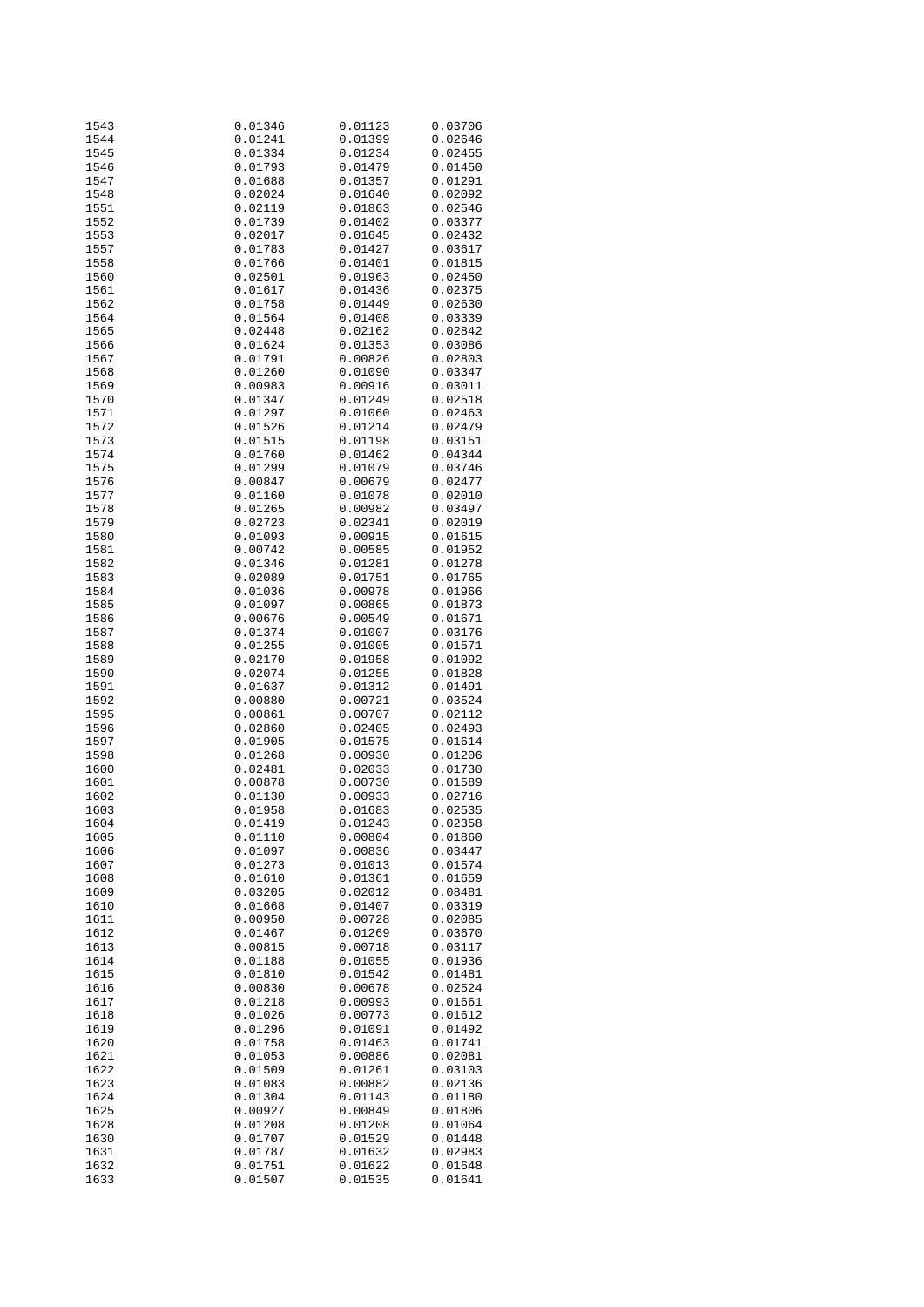| 1635         | 0.03004            | 0.02271            | 0.02671            |
|--------------|--------------------|--------------------|--------------------|
| 1636         | 0.01255            | 0.01098            | 0.04060            |
|              |                    |                    |                    |
| 1637         | 0.01171            | 0.01018            | 0.01516            |
| 1638         | 0.01102            | 0.00954            | 0.01915            |
| 1640         | 0.01105            | 0.00941            | 0.01527            |
|              |                    |                    |                    |
| 1642         | 0.01296            | 0.01041            | 0.02600            |
| 1643         | 0.01075            | 0.00950            | 0.01151            |
|              |                    |                    |                    |
| 1644         | 0.02167            | 0.01811            | 0.02011            |
| 1645         | 0.01267            | 0.01145            | 0.02519            |
| 1651         | 0.01105            | 0.01140            | 0.02747            |
|              |                    |                    |                    |
| 1653         | 0.02897            | 0.02766            | 0.02671            |
| 1658         | 0.01315            | 0.01457            | 0.02605            |
|              |                    |                    |                    |
| 1659         | 0.01941            | 0.01513            | 0.01683            |
| 1661         | 0.02788            | 0.02345            | 0.03130            |
| 1664         | 0.02721            | 0.02402            | 0.01739            |
|              |                    |                    |                    |
| 1665         | 0.01882            | 0.01455            | 0.01668            |
| 1671         | 0.01428            | 0.01415            | 0.01815            |
| 1675         | 0.02255            | 0.02175            | 0.01585            |
|              |                    |                    |                    |
| 2501         | 0.00985            | 0.00891            | 0.02624            |
| 2502         | 0.01347            | 0.01228            | 0.01908            |
| 2503         | 0.01131            | 0.00973            | 0.01651            |
|              |                    |                    |                    |
| 2504         | 0.01440            | 0.01296            | 0.04571            |
| 2505         | 0.01085            | 0.00897            | 0.02471            |
| 2506         |                    |                    |                    |
|              | 0.00982            | 0.00826            | 0.02293            |
| 2507         | 0.01214            | 0.01057            | 0.03973            |
| 2508         | 0.01195            | 0.00964            | 0.04110            |
|              |                    |                    |                    |
| 2509         | 0.00924            | 0.00763            | 0.02340            |
| 2510         | 0.01475            | 0.01197            | 0.02192            |
| 2511         | 0.01406            | 0.01135            | 0.03896            |
|              |                    |                    |                    |
| 2512         | 0.01289            | 0.01053            | 0.01016            |
| 2513         | 0.01335            | 0.01213            | 0.00836            |
| 2514         | 0.01298            | 0.01056            | 0.01408            |
|              |                    |                    |                    |
| 2515         | 0.01371            | 0.01117            | 0.01812            |
| 2516         | 0.02058            | 0.01704            | 0.01621            |
|              |                    |                    |                    |
| 2517         | 0.01799            | 0.01509            | 0.02124            |
| 2518         | 0.01600            | 0.01352            | 0.01657            |
| 2519         | 0.01557            | 0.01438            | 0.01377            |
|              |                    |                    |                    |
| 2520         | 0.01640            | 0.01503            | 0.01588            |
| 2521         | 0.01567            | 0.01428            | 0.02322            |
| 2522         | 0.01349            | 0.01252            | 0.01370            |
|              |                    |                    |                    |
| 2523         | 0.01706            | 0.01525            | 0.02280            |
| 2524         | 0.02174            | 0.01974            | 0.02275            |
| 2525         |                    |                    |                    |
|              | 0.02150            | 0.01920            | 0.01930            |
| 2526         | 0.01271            | 0.00999            | 0.01731            |
| 2527         | 0.01468            | 0.01157            | 0.01936            |
| 2528         |                    | 0.01420            |                    |
|              | 0.01573            |                    | 0.02147            |
| 2529         | 0.01071            | 0.00873            | 0.02393            |
| 2530         | 0.01333            | 0.00997            | 0.02127            |
| 2531         | 0.00857            | 0.00735            | 0.03437            |
|              |                    |                    |                    |
| 2532         | 0.00927            | 0.00835            | 0.04261            |
| 2533         | 0.00855            | 0.00748            | 0.04457            |
|              | 0.02198            | 0.01764            |                    |
| 2534         |                    |                    | 0.03705            |
| 2535         | 0.01288            | 0.01185            | 0.01874            |
| 2536         | 0.01735            | 0.01505            | 0.02493            |
|              |                    |                    |                    |
| 2537         | 0.01214            | 0.01136            | 0.02750            |
| 2538         | 0.01271            | 0.01151            | 0.02925            |
| 2539         | 0.01852            | 0.01485            | 0.01621            |
| 2540         | 0.01259            | 0.01173            | 0.01897            |
|              |                    |                    |                    |
| 2541         | 0.01199            | 0.01080            | 0.03964            |
| 2542         | 0.01526            | 0.01189            | 0.01611            |
|              |                    |                    |                    |
| 2543         | 0.01411            | 0.01038            | 0.01920            |
| 2544         | 0.01443            | 0.01070            | 0.01206            |
| 2545         | 0.01635            | 0.01274            | 0.01293            |
|              |                    |                    |                    |
| 2546         | 0.01088            | 0.00945            | 0.01230            |
| 2547         | 0.00985            | 0.00862            | 0.02432            |
| 2548         | 0.01070            | 0.00965            | 0.01690            |
|              |                    |                    |                    |
| 2549         | 0.01170            | 0.01065            | 0.01986            |
| 2550         | 0.01791            | 0.01506            | 0.01665            |
| 2551         | 0.01608            | 0.01159            | 0.01665            |
|              |                    |                    |                    |
| 2552         | 0.00902            | 0.00699            | 0.03335            |
| 2553         | 0.01641            | 0.01397            | 0.02400            |
| 2555         | 0.02836            | 0.02456            | 0.02338            |
|              |                    |                    |                    |
| 2556         | 0.01650            | 0.01160            | 0.01982            |
| 2557         | 0.01259            | 0.01152            | 0.02106            |
| 2558         | 0.01841            | 0.01580            | 0.02545            |
|              |                    |                    |                    |
| 2559         |                    | 0.01238            | 0.02375            |
|              | 0.01672            |                    |                    |
|              |                    |                    |                    |
| 2560<br>2561 | 0.01057<br>0.02982 | 0.00806<br>0.01851 | 0.01774<br>0.01524 |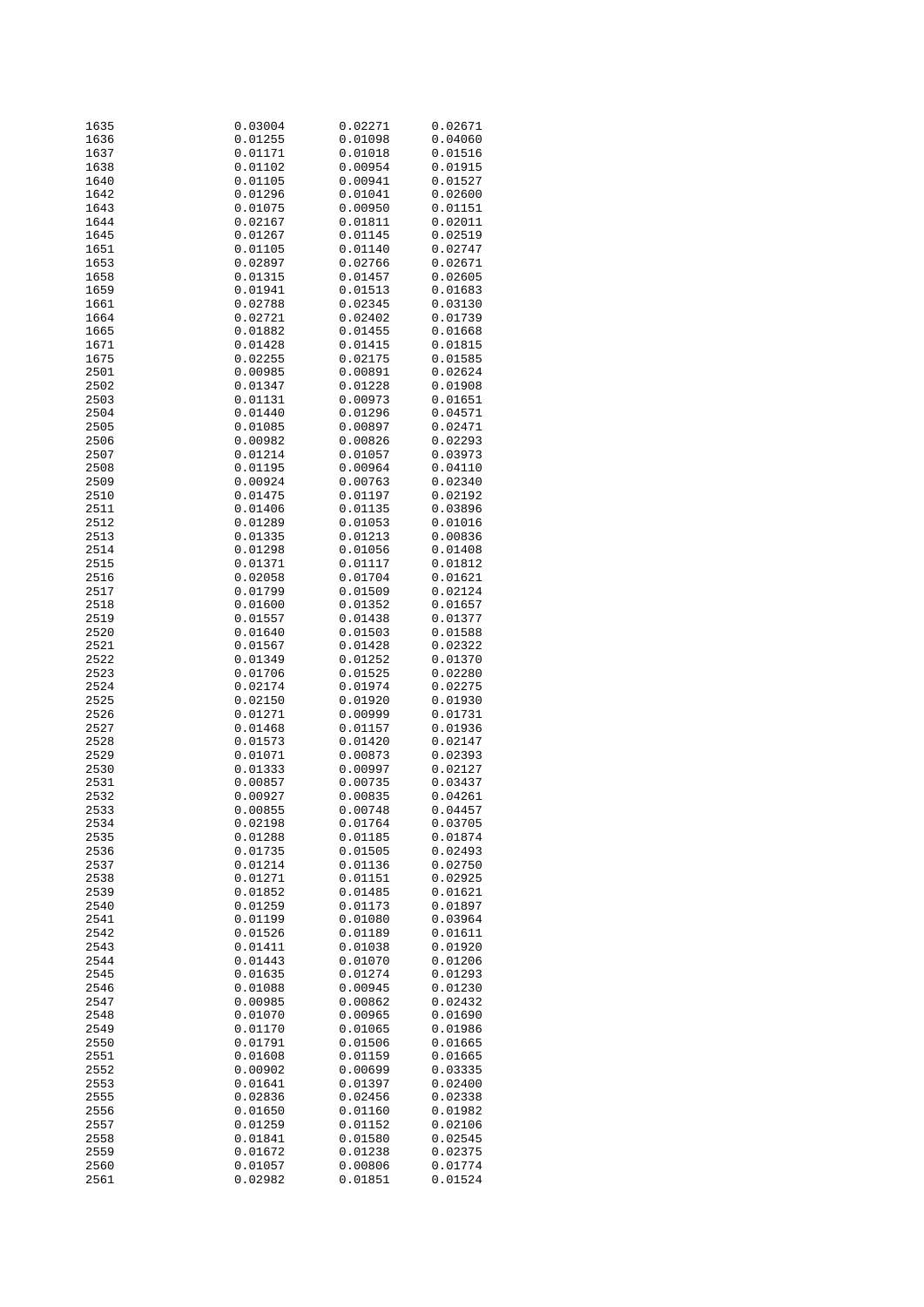| 2562         | 0.01505            | 0.01210            | 0.01542            |
|--------------|--------------------|--------------------|--------------------|
| 2563         | 0.01521            | 0.01223            | 0.02573            |
| 2564         | 0.01532            | 0.01248            | 0.02118            |
|              |                    |                    |                    |
| 2565         | 0.01527            | 0.01227            | 0.01136            |
| 2566         | 0.01473            | 0.01185            | 0.02832            |
| 2567         | 0.01378            | 0.01287            | 0.06499            |
| 2568         | 0.00998            | 0.00911            | 0.03113            |
| 2569         | 0.01132            | 0.01002            | 0.02367            |
|              |                    |                    |                    |
| 2570         | 0.01132            | 0.00999            | 0.02579            |
| 2571         | 0.01014            | 0.00919            | 0.02651            |
| 2572         | 0.01209            | 0.01107            | 0.02167            |
| 2573         | 0.01042            | 0.00942            | 0.01413            |
| 2575         | 0.01396            | 0.01124            | 0.03345            |
| 2577         |                    |                    |                    |
|              | 0.00719            | 0.00635            | 0.03038            |
| 2580         | 0.01549            | 0.01246            | 0.02843            |
| 2582         | 0.00710            | 0.00702            | 0.02812            |
| 2584         | 0.03211            | 0.02993            | 0.03981            |
| 2586         | 0.02569            | 0.03251            | 0.03991            |
| 2587         | 0.01367            | 0.01907            | 0.04512            |
| 2589         | 0.00892            | 0.00819            | 0.02974            |
| 2590         | 0.02923            | 0.01518            | 0.03524            |
|              |                    |                    |                    |
| 2592         | 0.01433            | 0.01336            | 0.02862            |
| 2600         | 0.01395            | 0.01161            | 0.02282            |
| 2601         | 0.01468            | 0.01209            | 0.01530            |
| 2602         | 0.00652            | 0.00568            | 0.01674            |
| 2603         | 0.01339            | 0.01125            | 0.01696            |
| 2604         | 0.01267            | 0.01066            | 0.01554            |
| 2605         | 0.01379            | 0.01152            | 0.01717            |
|              |                    |                    |                    |
| 2613         | 0.01688            | 0.01417            | 0.01628            |
| 2614         | 0.01534            | 0.01048            | 0.01869            |
| 2615         | 0.01917            | 0.01343            | 0.00927            |
| 2616         | 0.02340            | 0.01991            | 0.02070            |
| 2618         | 0.01557            | 0.01456            | 0.01257            |
| 2619         | 0.01016            | 0.00894            | 0.01948            |
| 2620         | 0.01158            | 0.01070            | 0.02543            |
|              |                    |                    |                    |
| 2621         | 0.02856            | 0.01314            | 0.02660            |
| 2622         | 0.01264            | 0.01148            | 0.00847            |
| 2623         | 0.01202            | 0.01095            | 0.02489            |
| 2625         | 0.02860            | 0.02432            | 0.02530            |
| 2627         | 0.01367            | 0.01147            | 0.02157            |
| 2628         | 0.01728            | 0.01403            | 0.01774            |
| 2629         | 0.01515            | 0.01233            | 0.02044            |
| 2630         | 0.01686            | 0.01418            | 0.02961            |
|              |                    |                    |                    |
| 2631         | 0.01664            | 0.01405            | 0.01451            |
| 2632         | 0.01494            | 0.01225            | 0.02418            |
| 2633         | 0.01165            | 0.01059            | 0.01563            |
| 2634         | 0.01336            | 0.01173            | 0.01752            |
| 2635         | 0.01654            | 0.01441            | 0.02545            |
| 2636         | 0.03674            | 0.03322            | 0.01667            |
| 2637         |                    |                    |                    |
|              |                    |                    |                    |
|              | 0.01242            | 0.00991            | 0.01598            |
| 2638         | 0.01002            | 0.00860            | 0.03653            |
| 2639         | 0.02102            | 0.01713            | 0.03867            |
| 2640         | 0.01033            | 0.00886            | 0.01592            |
| 2641         | 0.01481            | 0.01518            | 0.02425            |
| 2642         | 0.01031            | 0.00938            | 0.03142            |
| 2643         | 0.01174            | 0.00978            | 0.02519            |
| 2645         |                    | 0.01789            | 0.02318            |
|              | 0.01787            |                    |                    |
| 2646         | 0.01663            | 0.01852            | 0.03046            |
| 2647         | 0.01874            | 0.01542            | 0.01707            |
| 2648         | 0.03706            | 0.02931            | 0.02269            |
| 2649         | 0.00957            | 0.00771            | 0.03375            |
| 2650         | 0.02033            | 0.01730            | 0.06790            |
| 2702         | 0.01157            | 0.01081            | 0.01710            |
| 2705         | 0.01214            |                    | 0.01438            |
| 2710         | 0.01019            | 0.01015<br>0.01160 | 0.02563            |
|              |                    |                    |                    |
| 2713         | 0.00943            | 0.00839            | 0.01782            |
| 2714         | 0.01137            | 0.01116            | 0.02565            |
| 2715         | 0.01083            | 0.01071            | 0.01401            |
| 2716         | 0.01337            | 0.01196            | 0.02169            |
| 2719         | 0.00988            | 0.00870            | 0.02435            |
| 2720         | 0.01079            | 0.00914            | 0.02415            |
| 2724         | 0.01020            | 0.00979            | 0.02594            |
|              |                    |                    |                    |
| 2725         | 0.01139            | 0.01081            | 0.04367            |
| 2727         | 0.04083            | 0.03704            | 0.02002            |
| 2737         | 0.01285            | 0.01063            | 0.02619            |
| 2903         | 0.01488            | 0.01370            | 0.01767            |
| 2906<br>2907 | 0.01030<br>0.02112 | 0.00911<br>0.02356 | 0.01561<br>0.01984 |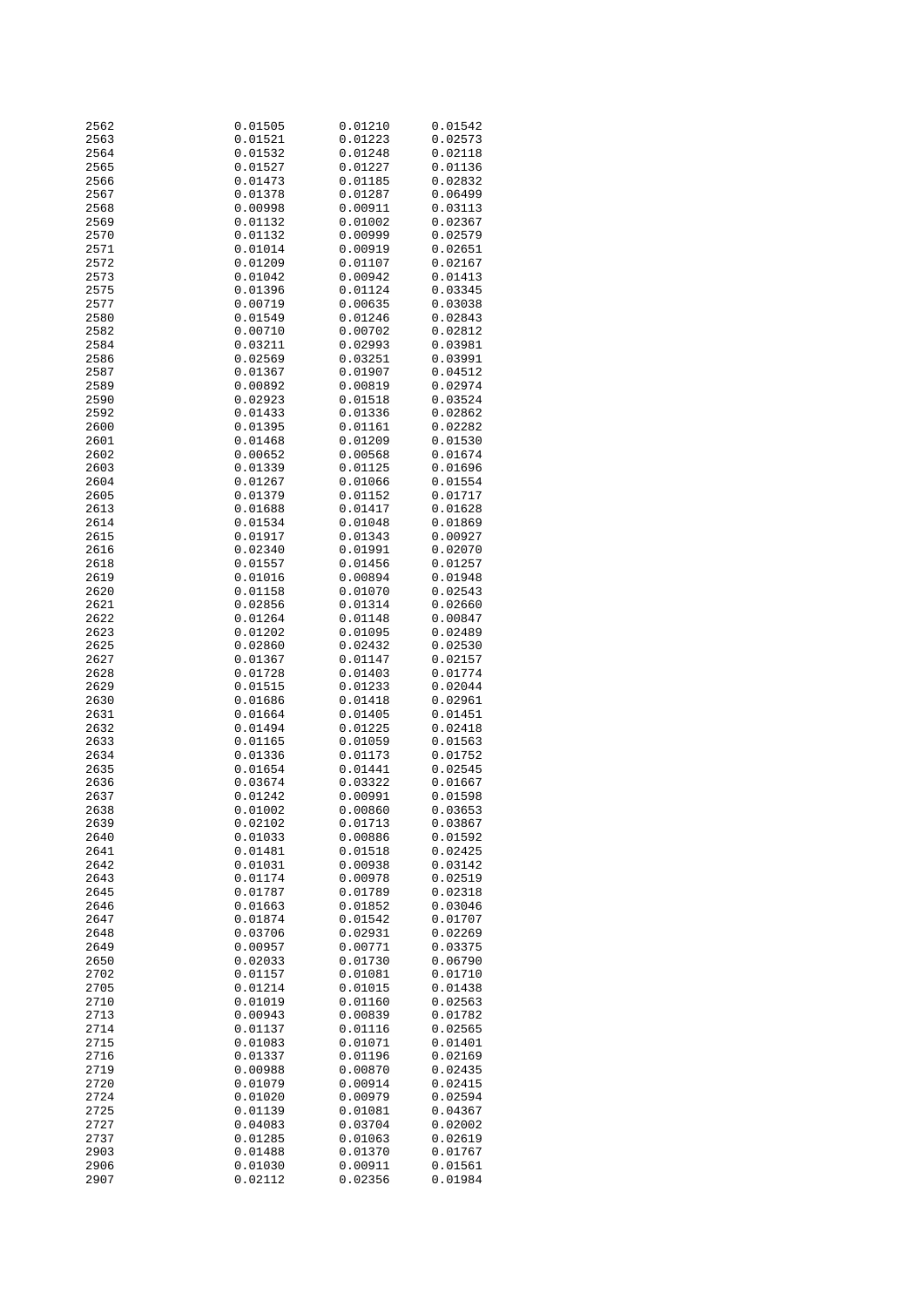| 2908         | 0.01117            | 0.01157            | 0.01452            |
|--------------|--------------------|--------------------|--------------------|
| 2911         | 0.01218            | 0.01048            | 0.01700            |
| 2912         | 0.01170            | 0.01249            | 0.01688            |
|              |                    |                    |                    |
| 2915         | 0.00768            | 0.00705            | 0.01242            |
| 2917         | 0.01057            | 0.00990            | 0.01370            |
| 2918         | 0.02202            | 0.01868            | 0.01514            |
| 2921         | 0.01601            | 0.01441            | 0.01681            |
|              |                    |                    |                    |
| 2924         | 0.01483            | 0.01286            | 0.01585            |
| 2925         | 0.01509            | 0.01343            | 0.02289            |
| 2926         | 0.01515            | 0.01330            | 0.01804            |
| 2927         | 0.01290            | 0.01171            | 0.03872            |
|              |                    |                    |                    |
| 2928         | 0.02381            | 0.02156            | 0.01767            |
| 2930         | 0.00797            | 0.00875            | 0.01774            |
| 2932         | 0.00895            | 0.00885            | 0.02083            |
| 2945         | 0.01398            | 0.01181            | 0.01802            |
|              |                    |                    |                    |
| 2946         | 0.01421            | 0.01355            | 0.01042            |
| 2948         | 0.01633            | 0.01491            | 0.01485            |
| 2956         | 0.00427            | 0.00408            | 0.02292            |
| 2957         | 0.01929            | 0.01242            | 0.01101            |
| 2960         | 0.01491            | 0.01526            | 0.02065            |
|              |                    |                    |                    |
| 2962         | 0.01978            | 0.01656            | 0.02098            |
| 2963         | 0.01671            | 0.01430            | 0.02020            |
| 2967         | 0.01033            | 0.00901            | 0.02249            |
| 2968         | 0.01701            | 0.01528            | 0.01501            |
|              |                    |                    |                    |
| 2969         | 0.01069            | 0.00945            | 0.02019            |
| 2970         | 0.02548            | 0.01943            | 0.01775            |
| 2972         | 0.02452            | 0.01833            | 0.08154            |
| 2975         | 0.02647            | 0.01993            | 0.00649            |
|              |                    |                    |                    |
| 2976         | 0.01424            | 0.01171            | 0.03347            |
| 2978         | 0.02098            | 0.01432            | 0.02395            |
| 2981         | 0.01417            | 0.01190            | 0.02071            |
| 2982         | 0.02138            | 0.01752            | 0.01334            |
| 2983         |                    | 0.01599            | 0.02739            |
|              | 0.01952            |                    |                    |
| 2984         | 0.01461            | 0.01254            | 0.01733            |
| 2987         | 0.01569            | 0.01339            | 0.02223            |
| 2988         | 0.02738            | 0.02011            | 0.01399            |
| 2990         | 0.00962            | 0.01075            | 0.04380            |
|              |                    |                    |                    |
| 2996         | 0.01354            | 0.01185            | 0.04504            |
| 2999         | 0.01474            | 0.01278            | 0.04345            |
| 4000         | 0.02091            | 0.02052            | 0.05073            |
| 4001         | 0.01490            | 0.01337            | 0.04537            |
|              |                    |                    |                    |
| 4002         | 0.01788            | 0.01611            | 0.02060            |
| 4003         | 0.01791            | 0.01478            | 0.03215            |
| 4004         | 0.01889            | 0.01531            | 0.02186            |
| 4005         | 0.03334            | 0.02882            | 0.02162            |
| 4006         | 0.02714            | 0.02503            | 0.02604            |
|              |                    |                    |                    |
| 4007         | 0.02468            | 0.02756            |                    |
|              |                    |                    | 0.02394            |
| 4008         | 0.02523            | 0.02405            | 0.02258            |
|              | 0.01273            |                    |                    |
| 4009         |                    | 0.01214            | 0.02442            |
| 4010         | 0.02232            | 0.02021            | 0.03970            |
| 4011         | 0.00981            | 0.00882            | 0.01777            |
| 4012         | 0.01708            | 0.01483            | 0.01906            |
| 4013         | 0.02622            | 0.02401            | 0.01940            |
|              |                    |                    |                    |
| 4014         | 0.01356            | 0.01224            | 0.02029            |
| 4015         | 0.01530            | 0.01834            | 0.02282            |
| 4016         | 0.02332            | 0.01937            | 0.03275            |
| 4019         | 0.01893            | 0.01799            | 0.05250            |
| 4020         | 0.01407            | 0.01707            | 0.04213            |
|              |                    |                    |                    |
| 4021         | 0.01581            | 0.01456            | 0.05113            |
| 4022         | 0.01400            | 0.01750            | 0.02834            |
| 4023         | 0.01055            | 0.01093            | 0.03072            |
| 4024         | 0.01330            | 0.01186            | 0.02315            |
|              |                    |                    |                    |
| 4025         | 0.01245            | 0.00922            | 0.02018            |
| 4026         | 0.01184            | 0.00913            | 0.03822            |
| 4027         | 0.02786            | 0.02099            | 0.01962            |
| 4028         | 0.01664            | 0.01539            | 0.03031            |
| 4029         | 0.01157            | 0.00945            | 0.04194            |
|              |                    |                    |                    |
| 4030         | 0.01107            | 0.01030            | 0.02218            |
| 4032         | 0.01828            | 0.01406            | 0.02407            |
| 4033         | 0.01888            | 0.01680            | 0.03283            |
| 4034         | 0.01119            | 0.01008            | 0.02091            |
|              |                    |                    |                    |
| 4035         | 0.01731            | 0.01542            | 0.02482            |
| 4037         | 0.01075            | 0.00990            | 0.01774            |
| 4038         | 0.01415            | 0.01541            | 0.01437            |
| 4039         | 0.01274            | 0.01237            | 0.01366            |
|              |                    |                    |                    |
| 4040         | 0.01461            | 0.01222            | 0.03336            |
| 4041<br>4042 | 0.01867<br>0.01963 | 0.01886<br>0.02081 | 0.02421<br>0.02010 |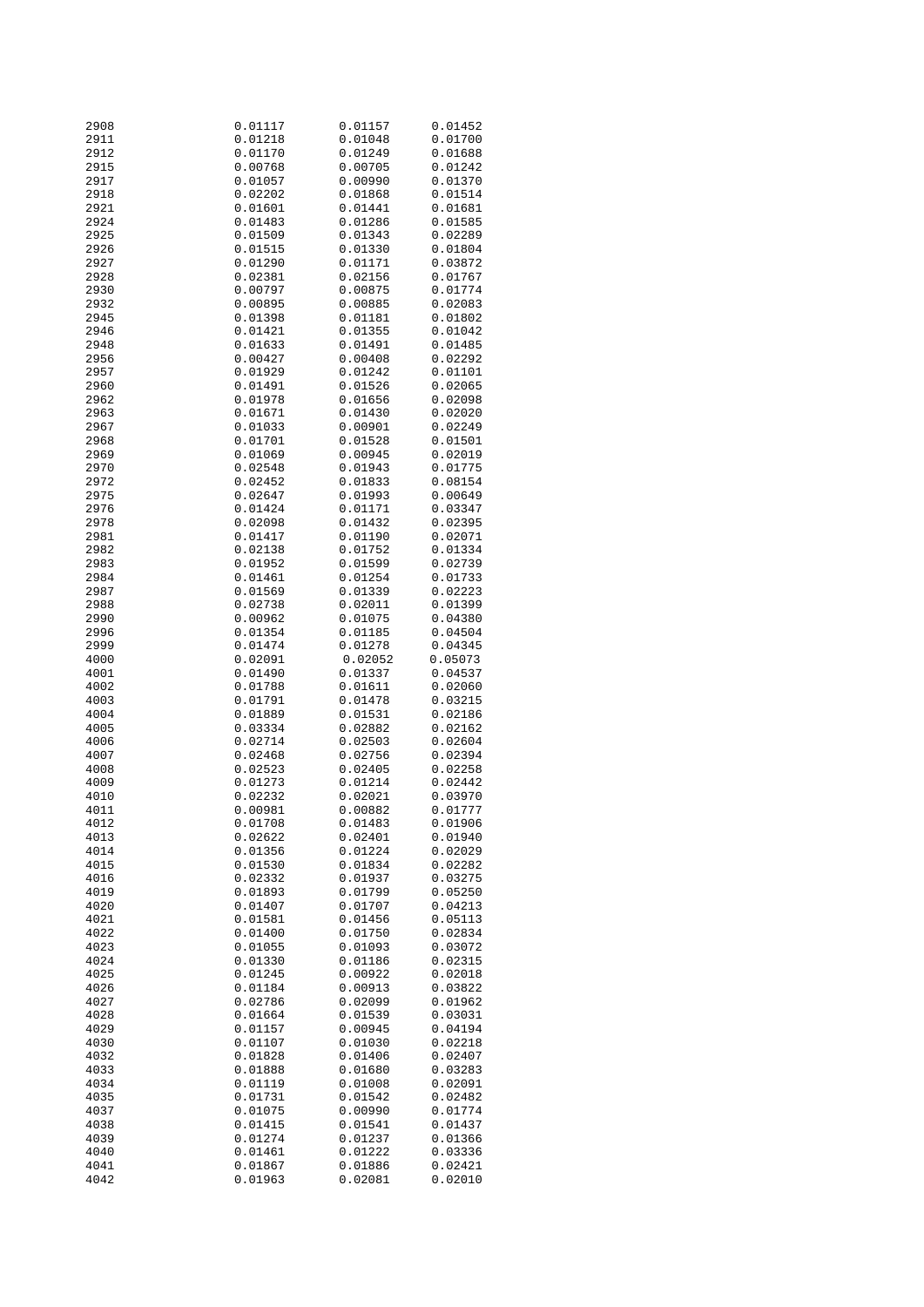| 4043 | 0.02884 | 0.03781 | 0.01530  |
|------|---------|---------|----------|
| 4044 | 0.04377 | 0.03994 | 0.02715  |
| 4046 | 0.01571 | 0.01498 | 0.03191  |
| 4047 |         |         |          |
|      | 0.01515 | 0.01241 | 0.01674  |
| 4049 | 0.01510 | 0.01293 | 0.01683  |
| 4050 | 0.00925 | 0.00925 | 0.01565  |
| 4051 | 0.01805 | 0.01668 | 0.03111  |
| 4052 | 0.02131 | 0.01623 | 0.01707  |
|      |         |         |          |
| 4053 | 0.03641 | 0.02735 | 0.02994  |
| 4054 | 0.01506 | 0.01299 | 0.04357  |
| 4055 | 0.03976 | 0.02582 | 0.03199  |
| 4056 | 0.02042 | 0.01482 | 0.05933  |
|      |         |         |          |
| 4057 | 0.04064 | 0.02936 | 0.06163  |
| 4058 | 0.01449 | 0.01219 | 0.03273  |
| 4059 | 0.02300 | 0.01790 | 0.02598  |
| 4060 | 0.02760 | 0.01945 | 0.02004  |
| 4061 | 0.01698 | 0.01853 | 0.03536  |
|      |         |         |          |
| 4062 | 0.01523 | 0.01489 | 0.02618  |
| 4065 | 0.02147 | 0.01776 | 0.02538  |
| 4066 | 0.02783 | 0.02584 | 0.03594  |
| 4067 | 0.01580 | 0.01530 | 0.02061  |
| 4068 | 0.01978 | 0.01783 | 0.07238  |
|      |         |         |          |
| 4069 | 0.01880 | 0.01806 | 0.04675  |
| 4070 | 0.01306 | 0.01733 | 0.05001  |
| 4071 | 0.02027 | 0.01693 | 0.02531  |
| 4072 | 0.01701 | 0.01552 | 0.02552  |
| 4073 | 0.01320 | 0.01335 | 0.03909  |
|      |         |         |          |
| 4074 | 0.01138 | 0.01100 | 0.03721  |
| 4075 | 0.01280 | 0.01085 | 0.02216  |
| 4076 | 0.01672 | 0.01492 | 0.03692  |
| 4079 | 0.01109 | 0.00933 | 0.05942  |
| 4081 |         |         |          |
|      | 0.01290 | 0.00951 | 0.02799  |
| 4082 | 0.01157 | 0.00994 | 0.02981  |
| 4083 | 0.02056 | 0.02206 | 0.02659  |
| 4100 | 0.01973 | 0.01803 | 0.04070  |
| 4101 | 0.01825 | 0.01515 | 0.02534  |
|      |         |         |          |
| 4103 | 0.01811 | 0.01910 | 0.01499  |
| 4104 | 0.01386 | 0.01263 | 0.02590  |
| 4105 | 0.02550 | 0.01885 | 0.02183  |
| 4106 | 0.01690 | 0.01424 | 0.01890  |
| 4107 | 0.01882 | 0.02167 | 0.01783  |
|      |         |         |          |
| 4108 | 0.01358 | 0.01222 | 0.02296  |
| 4109 | 0.01503 | 0.01318 | 0.02224  |
| 4110 | 0.01547 | 0.01388 | 0.01474  |
| 4111 | 0.02190 | 0.01397 | 0.02641  |
| 4112 | 0.01643 | 0.01333 | 0.04157  |
|      |         |         |          |
| 4113 | 0.01449 | 0.01253 | 0.03446  |
| 4114 | 0.00901 | 0.01076 | 0.03641  |
| 4115 | 0.02604 | 0.02438 | 0.02387  |
| 4116 | 0.01372 | 0.01038 | 0.02869  |
| 4117 | 0.01174 | 0.01079 | 0.01734  |
| 4118 | 0.01602 | 0.01776 | 0.04119  |
|      |         |         |          |
| 4119 | 0.01284 | 0.01178 | 0.03603  |
| 4120 | 0.01751 | 0.01682 | 0.03245  |
| 4121 | 0.02040 | 0.01437 | 0.01764  |
| 4122 | 0.02067 | 0.01801 | 0.02245  |
|      |         |         |          |
| 4123 | 0.01785 | 0.01583 | 0.02024  |
| 4124 | 0.03191 | 0.02589 | 0.02854  |
| 4125 | 0.02629 | 0.02184 | 0.01965  |
| 4126 | 0.01466 | 0.01178 | 0.02655  |
| 4127 | 0.01467 | 0.01025 | 0.02241  |
|      |         | 0.00860 |          |
| 4128 | 0.01110 |         | 0.04922  |
| 4129 | 0.00996 | 0.00781 | 0.02016  |
| 4130 | 0.01621 | 0.01789 | 0.01478  |
| 4131 | 0.08269 | 0.08475 | 0.02950  |
| 4132 | 0.02324 | 0.01709 | 0.01794  |
| 4133 | 0.02518 | 0.02060 | 0.03771  |
|      |         |         |          |
| 4135 | 0.01795 | 0.01500 | 0.05333  |
| 4136 | 0.01887 | 0.01788 | 0.03578  |
| 4137 | 0.01631 | 0.01453 | 0.04160  |
| 4138 | 0.02322 | 0.01911 | 0.06222  |
| 4139 | 0.01914 | 0.01679 | 0.01982  |
|      |         |         |          |
| 4140 | 0.01918 | 0.01676 | 0.01722  |
| 4143 | 0.01377 | 0.01483 | 0.02590  |
| 4144 | 0.01107 | 0.01004 | 0.081939 |
| 4145 | 0.00904 | 0.01090 | 0.03461  |
| 4146 | 0.01229 | 0.01107 | 0.03309  |
|      |         |         |          |
| 4147 | 0.01556 | 0.01295 | 0.02917  |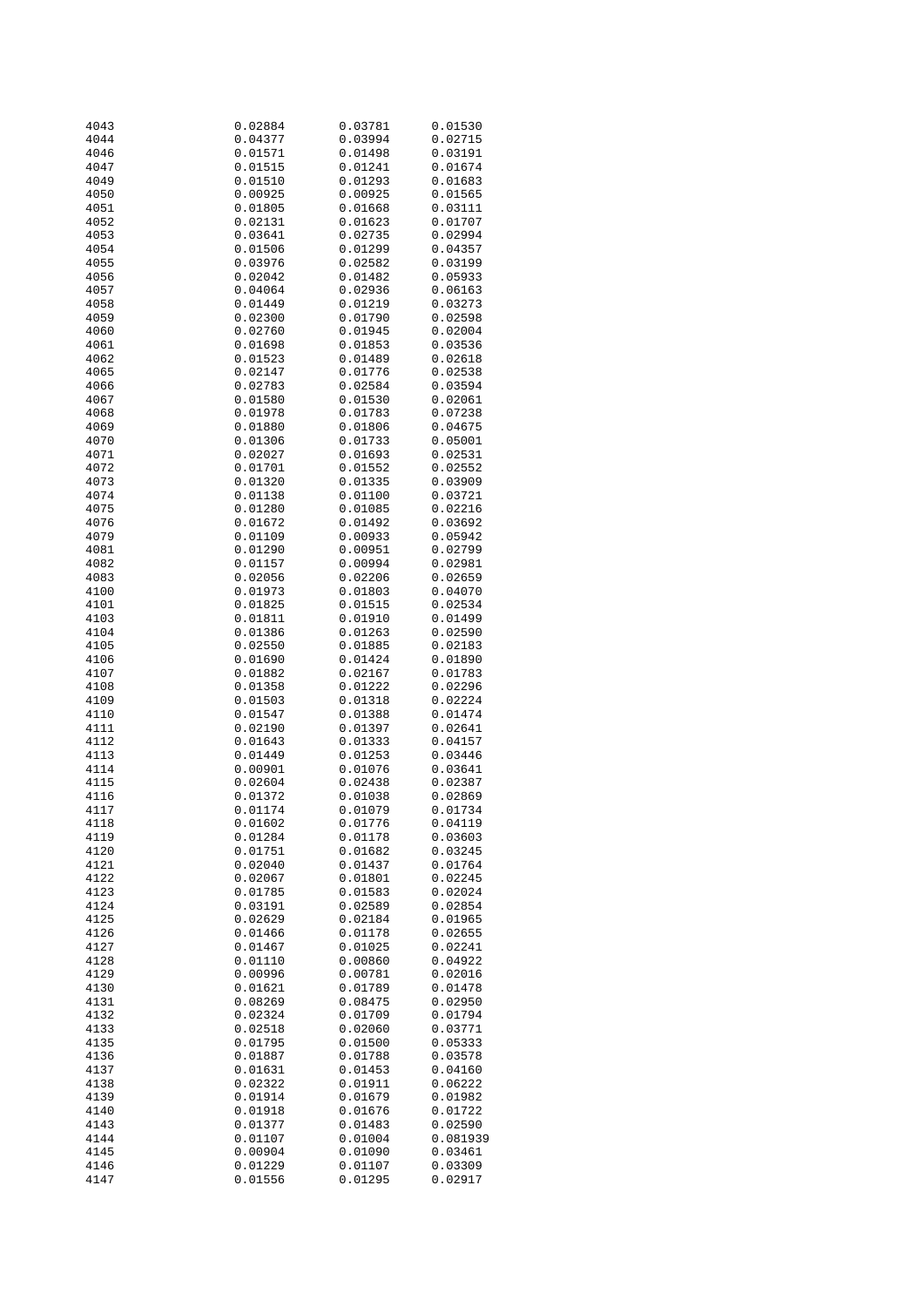| 4148 | 0.02047 | 0.01776 | 0.02429 |
|------|---------|---------|---------|
| 4149 | 0.01398 | 0.01091 | 0.03227 |
| 4150 | 0.01988 | 0.01575 | 0.03354 |
|      |         |         |         |
| 4151 | 0.01836 | 0.01416 | 0.02992 |
| 4152 | 0.03171 | 0.03507 | 0.03954 |
| 4154 | 0.01465 | 0.01214 | 0.02939 |
|      |         |         |         |
| 4155 | 0.03067 | 0.02392 | 0.02230 |
| 4156 | 0.05232 | 0.04245 | 0.02246 |
| 4158 | 0.01563 | 0.01477 | 0.02207 |
|      |         |         |         |
| 4159 | 0.02079 | 0.01774 | 0.01652 |
| 4160 | 0.01478 | 0.01456 | 0.03237 |
| 4161 | 0.01323 | 0.01148 | 0.02635 |
|      |         | 0.01545 |         |
| 4162 | 0.01878 |         | 0.01950 |
| 4163 | 0.01657 | 0.01341 | 0.03124 |
| 4164 | 0.01897 | 0.01509 | 0.03991 |
| 4165 | 0.02675 | 0.02430 | 0.05524 |
|      |         |         |         |
| 4167 | 0.01522 | 0.01432 | 0.02745 |
| 4168 | 0.01197 | 0.01052 | 0.04117 |
| 4169 | 0.02473 | 0.01784 | 0.08118 |
| 4170 | 0.02488 | 0.01919 | 0.02655 |
|      |         |         |         |
| 4171 | 0.03241 | 0.02799 | 0.02388 |
| 4172 | 0.03311 | 0.03277 | 0.03306 |
| 4173 | 0.02660 | 0.02211 | 0.02073 |
|      |         |         |         |
| 4174 | 0.02690 | 0.01931 | 0.02416 |
| 4175 | 0.01030 | 0.00910 | 0.02400 |
| 4176 | 0.01288 | 0.01088 | 0.02502 |
|      | 0.01770 |         | 0.03385 |
| 4178 |         | 0.01919 |         |
| 4179 | 0.03041 | 0.02487 | 0.02553 |
| 4180 | 0.02255 | 0.01792 | 0.02269 |
| 4181 | 0.03328 | 0.02809 | 0.02018 |
|      |         |         |         |
| 4183 | 0.02388 | 0.02158 | 0.03263 |
| 4184 | 0.02279 | 0.02606 | 0.03667 |
| 4185 | 0.02759 | 0.02251 | 0.04279 |
|      |         |         |         |
| 4186 | 0.02251 | 0.01986 | 0.08533 |
| 4187 | 0.02058 | 0.01535 | 0.05530 |
| 4188 | 0.01882 | 0.01557 | 0.02888 |
| 4189 | 0.01951 |         | 0.01489 |
|      |         | 0.01728 |         |
| 4190 | 0.01268 | 0.00915 | 0.02282 |
| 4191 | 0.01253 | 0.01504 | 0.03551 |
| 4194 | 0.01768 | 0.02142 | 0.04462 |
|      |         |         |         |
| 4195 | 0.03802 | 0.03369 | 0.08027 |
| 4196 | 0.01836 | 0.01531 | 0.03148 |
| 4199 | 0.01050 | 0.00918 | 0.03926 |
|      |         |         |         |
| 4200 | 0.02260 | 0.02702 | 0.02777 |
| 4201 | 0.03735 | 0.03078 | 0.03512 |
| 4202 | 0.03157 | 0.02713 | 0.02455 |
| 4203 | 0.02996 | 0.02228 | 0.01475 |
|      |         |         |         |
| 4206 | 0.02538 | 0.02961 | 0.04205 |
| 4207 | 0.02123 | 0.02363 | 0.04207 |
| 4208 | 0.03553 | 0.03153 | 0.05706 |
|      |         |         |         |
| 4209 | 0.01233 | 0.01056 | 0.03531 |
| 4210 | 0.02440 | 0.02995 | 0.09101 |
| 4211 | 0.02435 | 0.02124 | 0.03001 |
| 4212 | 0.01748 | 0.01476 | 0.01727 |
|      |         |         |         |
| 4213 | 0.00652 | 0.00625 | 0.04853 |
| 4214 | 0.00616 | 0.00612 | 0.04970 |
| 4216 | 0.01335 | 0.01151 | 0.03646 |
|      |         |         |         |
| 4217 | 0.02067 | 0.01584 | 0.05096 |
| 4218 | 0.00941 | 0.01156 | 0.03154 |
| 4219 | 0.02871 | 0.03067 | 0.05222 |
| 4220 | 0.03057 | 0.02527 | 0.06251 |
|      |         |         |         |
| 4221 | 0.03510 | 0.04239 | 0.06838 |
| 4223 | 0.02512 | 0.02170 | 0.05001 |
| 4224 | 0.02272 | 0.01738 | 0.03206 |
|      |         | 0.01868 | 0.03634 |
| 4225 | 0.02496 |         |         |
| 4226 | 0.01416 | 0.01236 | 0.01099 |
| 4227 | 0.01685 | 0.01194 | 0.01045 |
| 4229 | 0.03164 | 0.02561 | 0.03158 |
|      |         |         |         |
| 4230 | 0.01553 | 0.01318 | 0.02446 |
| 4231 | 0.01015 | 0.00763 | 0.02366 |
| 4232 | 0.01330 | 0.01196 | 0.05737 |
|      |         |         |         |
| 4233 | 0.01843 | 0.01682 | 0.03926 |
| 4234 | 0.01948 | 0.01701 | 0.07163 |
| 4236 | 0.00967 | 0.00856 | 0.03758 |
|      |         |         |         |
| 4237 | 0.00876 | 0.00773 | 0.03489 |
| 4238 | 0.01203 | 0.01273 | 0.02876 |
| 4240 | 0.01380 | 0.01165 | 0.01862 |
| 4241 | 0.02240 | 0.02217 | 0.05829 |
|      |         |         |         |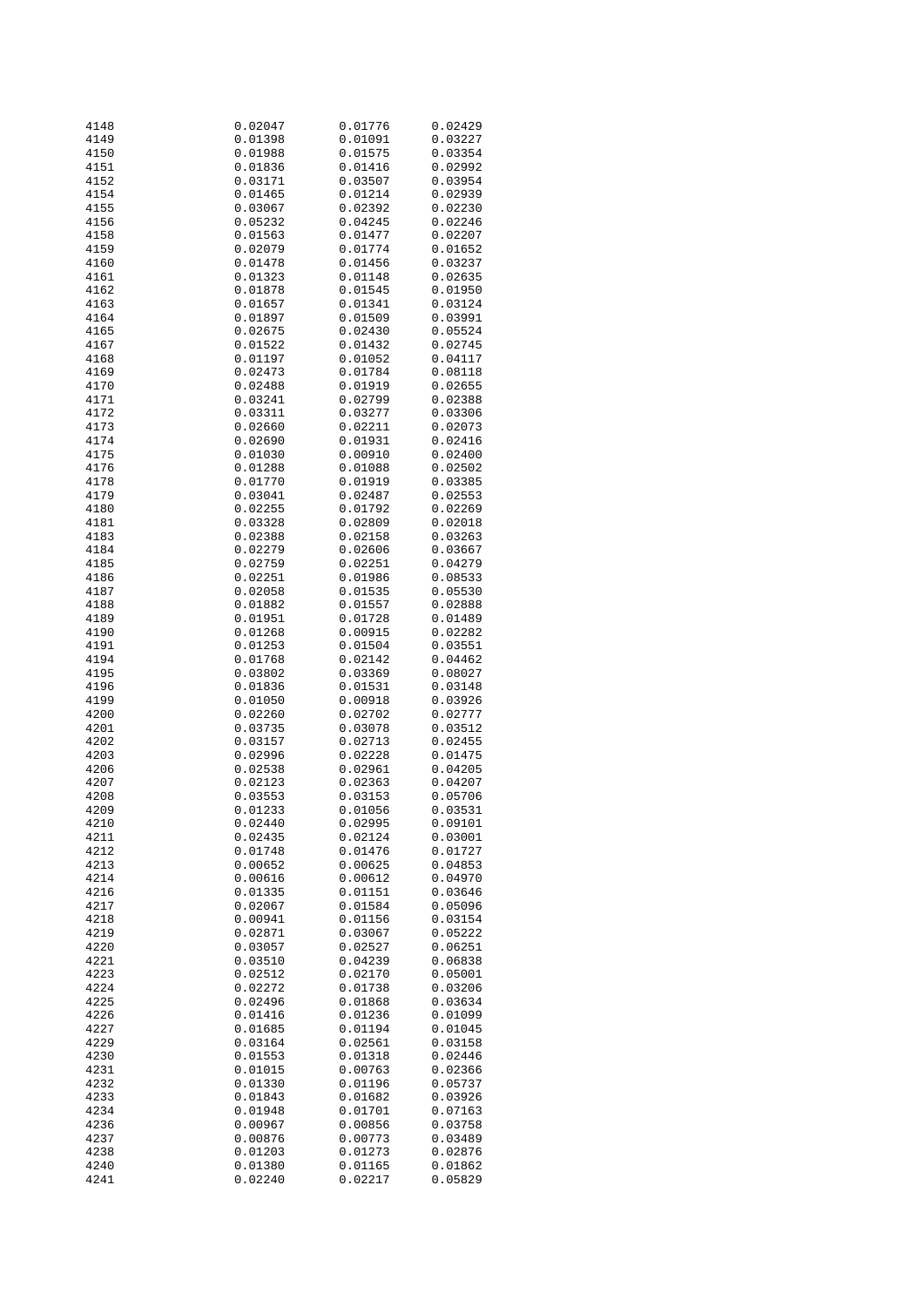| 4242 | 0.01050 | 0.01087 | 0.04079 |
|------|---------|---------|---------|
| 4243 | 0.00991 | 0.01013 | 0.03446 |
| 4244 | 0.01375 | 0.01255 | 0.01325 |
|      |         |         |         |
| 4248 | 0.01121 | 0.01032 | 0.02396 |
| 4249 | 0.01359 | 0.01283 | 0.02069 |
| 4250 | 0.01256 | 0.01090 | 0.02122 |
| 4251 | 0.01179 | 0.01274 | 0.02097 |
| 4252 |         |         | 0.02922 |
|      | 0.01391 | 0.01157 |         |
| 4254 | 0.01593 | 0.01302 | 0.06736 |
| 4255 | 0.00991 | 0.00977 | 0.01767 |
| 4256 | 0.01130 | 0.01094 | 0.01576 |
| 4257 | 0.01299 | 0.01104 | 0.01722 |
|      |         |         |         |
| 4258 | 0.01014 | 0.01018 | 0.01989 |
| 4259 | 0.01247 | 0.01091 | 0.02621 |
| 4260 | 0.01182 | 0.01139 | 0.01706 |
| 4300 | 0.00756 | 0.00939 | 0.01449 |
| 4301 | 0.01426 | 0.01352 | 0.02845 |
|      |         |         |         |
| 4302 | 0.01057 | 0.00827 | 0.01990 |
| 4303 | 0.01015 | 0.00795 | 0.01949 |
| 4304 | 0.01714 | 0.01436 | 0.01762 |
| 4305 | 0.01275 | 0.01245 | 0.01726 |
| 4307 | 0.01513 | 0.01867 | 0.02575 |
|      |         |         |         |
| 4308 | 0.01279 | 0.01103 | 0.01935 |
| 4309 | 0.01178 | 0.01071 | 0.01508 |
| 4310 | 0.00858 | 0.00740 | 0.02525 |
| 4311 | 0.00914 | 0.01167 | 0.01885 |
| 4313 | 0.01066 | 0.00958 | 0.01454 |
|      |         |         |         |
| 4315 | 0.01672 | 0.01644 | 0.02130 |
| 4316 | 0.01470 | 0.01264 | 0.02133 |
| 4318 | 0.01009 | 0.00794 | 0.03238 |
| 4319 | 0.00971 | 0.00935 | 0.01893 |
| 4320 | 0.00896 | 0.00869 | 0.01846 |
|      |         |         |         |
| 4321 | 0.00876 | 0.00919 | 0.03399 |
| 4322 | 0.00976 | 0.01023 | 0.01497 |
| 4323 | 0.01647 | 0.01725 | 0.01556 |
| 4324 | 0.01158 | 0.01403 | 0.01707 |
| 4325 | 0.02008 | 0.01691 | 0.01929 |
| 4326 | 0.01144 | 0.01392 |         |
|      |         |         | 0.01819 |
| 4327 | 0.01461 | 0.01313 | 0.01381 |
| 4329 | 0.01450 | 0.01267 | 0.01751 |
| 4330 | 0.00942 | 0.00998 | 0.03916 |
| 5001 | 0.01788 | 0.01820 | 0.01302 |
| 5002 | 0.02239 | 0.01785 | 0.01272 |
|      |         |         |         |
| 5003 | 0.01319 | 0.01260 | 0.02339 |
| 5004 | 0.00951 | 0.01001 | 0.02795 |
| 5005 | 0.01764 | 0.01272 | 0.02813 |
| 5006 | 0.01125 | 0.00988 | 0.02151 |
| 5007 | 0.01317 | 0.01234 | 0.02565 |
|      |         |         |         |
| 5008 | 0.01146 | 0.01077 | 0.02140 |
| 5010 | 0.01427 | 0.01269 | 0.01806 |
| 5011 | 0.01779 | 0.01652 | 0.01993 |
| 5012 | 0.01728 | 0.01507 | 0.01917 |
| 5013 | 0.02050 | 0.01531 | 0.03493 |
|      |         |         |         |
| 5014 | 0.01802 | 0.01433 | 0.02697 |
| 5016 | 0.01310 | 0.01339 | 0.01898 |
| 5017 | 0.01302 | 0.01180 | 0.02692 |
| 5018 | 0.01140 | 0.01041 | 0.01908 |
| 5019 | 0.02021 | 0.01558 | 0.01749 |
|      |         |         |         |
| 5020 | 0.01609 | 0.01368 | 0.01903 |
| 5021 | 0.01970 | 0.01235 | 0.02016 |
| 5022 | 0.01702 | 0.01359 | 0.04215 |
| 5023 | 0.01487 | 0.01266 | 0.01757 |
| 5024 | 0.01465 | 0.01308 | 0.03108 |
| 5025 | 0.01461 | 0.01194 |         |
|      |         |         | 0.02501 |
| 5026 | 0.01785 | 0.01460 | 0.02464 |
| 5027 | 0.01630 | 0.01420 | 0.03762 |
| 5028 | 0.01098 | 0.00980 | 0.02722 |
| 5030 | 0.01510 | 0.01047 | 0.01571 |
| 5031 | 0.01280 | 0.01224 | 0.01634 |
|      |         |         |         |
| 5032 | 0.01472 | 0.01110 | 0.04391 |
| 5033 | 0.01120 | 0.00859 | 0.02466 |
| 5034 | 0.01882 | 0.01569 | 0.03526 |
| 5035 | 0.02228 | 0.01436 | 0.02061 |
| 5036 | 0.01599 | 0.01424 | 0.02108 |
|      |         |         |         |
| 5037 | 0.01539 | 0.01083 | 0.01731 |
| 5038 | 0.01569 | 0.01432 | 0.02340 |
| 5039 | 0.01421 | 0.01049 | 0.02233 |
| 5040 | 0.01464 | 0.01281 | 0.03899 |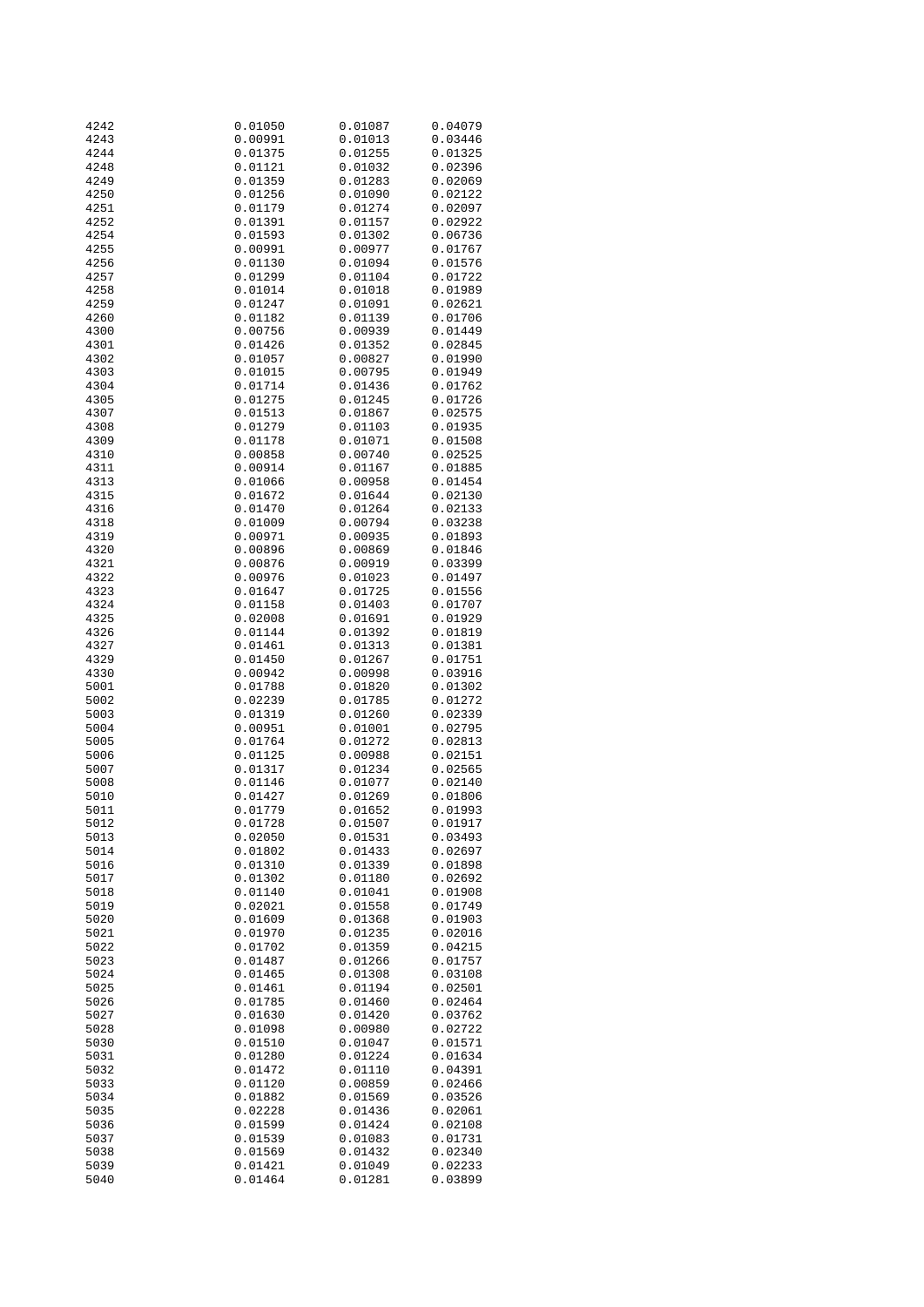| 5041 | 0.02945 | 0.02764 | 0.01790 |
|------|---------|---------|---------|
| 5042 | 0.01441 | 0.01059 | 0.03483 |
| 5043 | 0.02483 | 0.02442 | 0.01927 |
|      |         |         |         |
| 5044 | 0.01439 | 0.01346 | 0.01821 |
| 5045 | 0.02384 | 0.02576 | 0.01881 |
| 5046 | 0.01305 | 0.01109 | 0.01573 |
|      |         |         |         |
| 5047 | 0.01391 | 0.01092 | 0.03090 |
| 5048 | 0.01694 | 0.01387 | 0.03973 |
| 5049 | 0.01128 | 0.00867 | 0.01998 |
|      |         |         |         |
| 5050 | 0.01699 | 0.01530 | 0.02559 |
| 5051 | 0.01158 | 0.00878 | 0.01796 |
| 5052 | 0.01117 | 0.00877 | 0.02132 |
|      |         |         |         |
| 5053 | 0.01684 | 0.01209 | 0.02183 |
| 5054 | 0.01522 | 0.01210 | 0.03100 |
| 5055 | 0.01289 | 0.01171 | 0.02130 |
| 5056 | 0.03521 | 0.02435 |         |
|      |         |         | 0.04038 |
| 5057 | 0.02139 | 0.01393 | 0.02334 |
| 5058 | 0.02101 | 0.01681 | 0.04038 |
| 5059 | 0.01372 | 0.01277 | 0.02061 |
|      |         |         |         |
| 5060 | 0.01679 | 0.01292 | 0.01725 |
| 5061 | 0.01796 | 0.01632 | 0.02907 |
| 5062 | 0.03750 | 0.02449 | 0.01482 |
|      |         |         |         |
| 5063 | 0.01064 | 0.00949 | 0.03241 |
| 5064 | 0.01730 | 0.01210 | 0.01726 |
| 5065 | 0.02609 | 0.01726 | 0.01495 |
|      |         |         |         |
| 5067 | 0.00633 | 0.00527 | 0.02115 |
| 5068 | 0.01560 | 0.01146 | 0.02251 |
| 5069 | 0.01691 | 0.01174 | 0.08712 |
|      |         |         |         |
| 5070 | 0.01870 | 0.01702 | 0.02238 |
| 5071 | 0.02741 | 0.01827 | 0.03439 |
| 5072 | 0.01415 | 0.00933 | 0.01996 |
|      |         | 0.01470 |         |
| 5073 | 0.02033 |         | 0.03185 |
| 5074 | 0.02300 | 0.01631 | 0.02603 |
| 5075 | 0.01328 | 0.00931 | 0.05364 |
| 5076 | 0.01434 | 0.01291 | 0.01733 |
|      |         |         |         |
| 5077 | 0.04824 | 0.04016 | 0.01833 |
| 5078 | 0.02332 | 0.01659 | 0.03464 |
| 5079 | 0.00848 | 0.00662 | 0.03104 |
|      |         |         |         |
| 5080 | 0.01825 | 0.01308 | 0.02942 |
| 5081 | 0.02725 | 0.02504 | 0.02371 |
| 5082 | 0.02194 | 0.01750 | 0.02717 |
|      |         |         |         |
| 5083 | 0.01871 | 0.01005 | 0.03323 |
| 5084 | 0.01024 | 0.00711 | 0.01659 |
| 5085 | 0.01281 | 0.01167 | 0.02445 |
| 5086 | 0.02315 | 0.02297 | 0.03344 |
|      |         |         |         |
| 5087 | 0.02971 | 0.02624 | 0.01967 |
| 5088 | 0.01467 | 0.01206 | 0.01741 |
| 5089 | 0.01738 | 0.01072 | 0.08090 |
|      |         |         |         |
| 5090 | 0.01040 | 0.00637 | 0.02670 |
| 5091 | 0.01739 | 0.01665 | 0.01118 |
| 5092 | 0.02789 | 0.02242 | 0.01554 |
|      | 0.02945 | 0.01854 | 0.02315 |
| 5093 |         |         |         |
| 5094 | 0.02421 | 0.01770 | 0.03772 |
| 5095 | 0.03220 | 0.02025 | 0.03132 |
| 5096 | 0.02543 | 0.01838 | 0.06898 |
|      |         |         |         |
| 5097 | 0.04248 | 0.02822 | 0.01631 |
| 5098 | 0.01062 | 0.00764 | 0.01764 |
| 5099 | 0.02520 | 0.01957 | 0.03157 |
|      |         |         |         |
| 5100 | 0.02065 | 0.01730 | 0.05959 |
| 5101 | 0.03396 | 0.01933 | 0.02252 |
| 5102 | 0.01071 | 0.00702 | 0.02384 |
|      |         |         |         |
| 5103 | 0.00558 | 0.00471 | 0.01376 |
| 5104 | 0.02560 | 0.02276 | 0.02693 |
| 5105 | 0.01852 | 0.01742 | 0.05837 |
| 5106 | 0.01575 | 0.01273 | 0.03674 |
|      |         |         |         |
| 5108 | 0.01580 | 0.01628 | 0.03961 |
| 5109 | 0.01090 | 0.00727 | 0.04377 |
| 5110 | 0.01195 | 0.01041 | 0.04887 |
|      |         |         |         |
| 5112 | 0.01191 | 0.00804 | 0.03345 |
| 5113 | 0.01602 | 0.01258 | 0.02529 |
| 5114 | 0.01710 | 0.01228 | 0.08477 |
|      |         |         |         |
| 5115 | 0.01365 | 0.01131 | 0.02418 |
| 5116 | 0.01501 | 0.01224 | 0.00787 |
| 5117 | 0.01641 | 0.01387 | 0.03563 |
| 5118 | 0.01099 | 0.01036 | 0.02440 |
|      |         |         |         |
| 5119 | 0.02007 | 0.01733 | 0.02259 |
| 5120 | 0.01022 | 0.00993 | 0.05457 |
| 5121 | 0.01205 | 0.01212 | 0.02277 |
|      |         |         |         |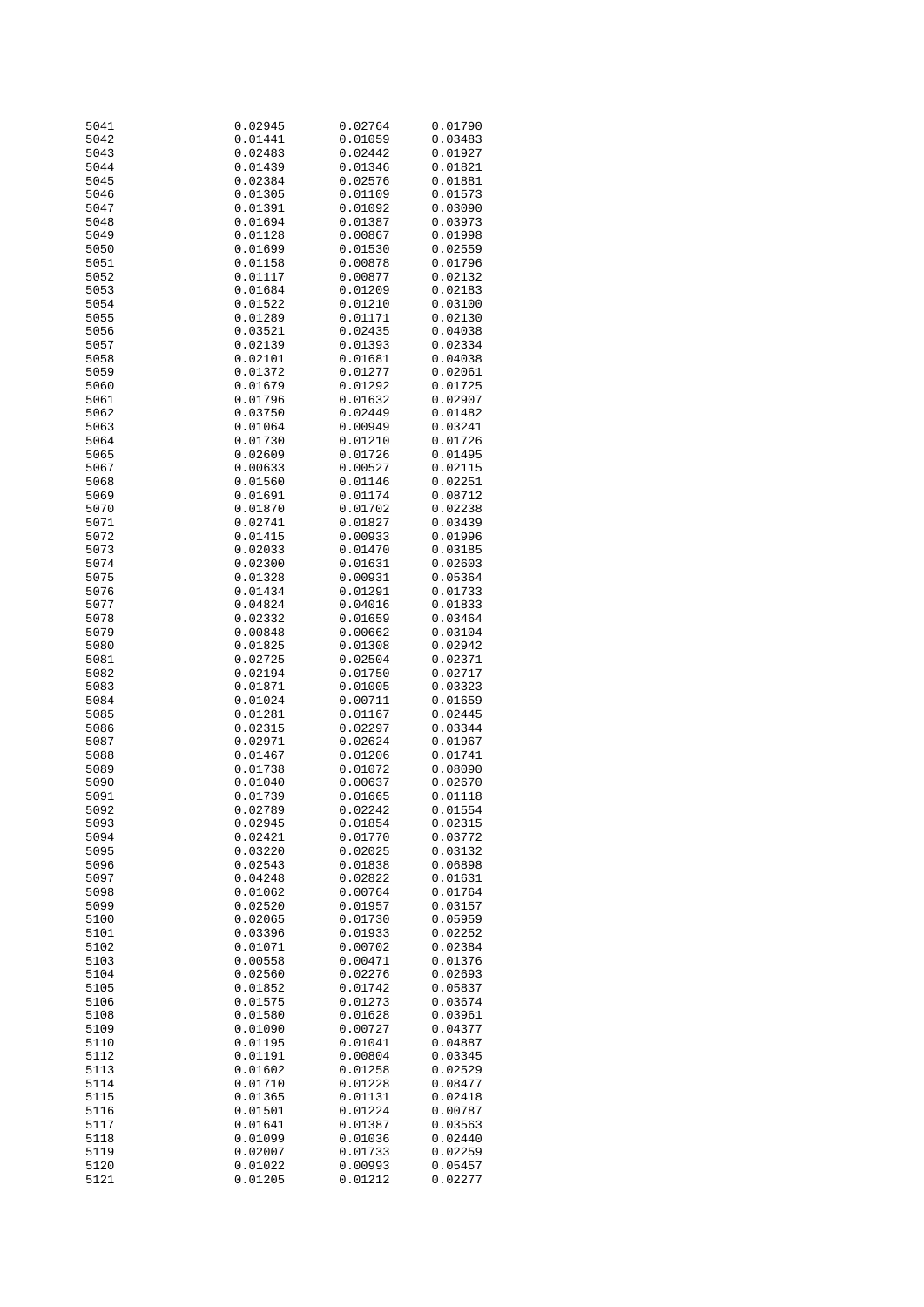| 5122         | 0.00891            | 0.00854            | 0.01398            |
|--------------|--------------------|--------------------|--------------------|
| 5123         | 0.01635            | 0.01054            | 0.02081            |
| 5124         | 0.01388            | 0.00906            | 0.02536            |
|              |                    |                    |                    |
| 5125         | 0.02145            | 0.01802            | 0.01519            |
| 5126         | 0.01969            | 0.01631            | 0.02320            |
| 5127         | 0.01500            | 0.01727            | 0.02331            |
|              |                    |                    |                    |
| 5128         | 0.01885            | 0.01560            | 0.02582            |
| 5129         | 0.01224            | 0.01039            | 0.01939            |
| 5130         | 0.01749            | 0.01402            | 0.03414            |
|              |                    |                    |                    |
| 5131         | 0.01400            | 0.01224            | 0.01572            |
| 5132         | 0.01668            | 0.01541            | 0.04406            |
| 5133         | 0.01146            | 0.01332            | 0.01459            |
|              |                    |                    |                    |
| 5134         | 0.01466            | 0.01357            | 0.03466            |
| 5135         | 0.01358            | 0.01192            | 0.01274            |
| 5136         | 0.01743            | 0.01627            | 0.02100            |
| 5137         | 0.01073            | 0.01243            | 0.01820            |
|              |                    |                    |                    |
| 5138         | 0.01440            | 0.01285            | 0.02792            |
| 5139         | 0.01571            | 0.01944            | 0.02728            |
| 5140         | 0.01660            | 0.01493            | 0.02760            |
|              |                    |                    |                    |
| 5141         | 0.03507            | 0.02987            | 0.03847            |
| 5143         | 0.03444            | 0.02999            | 0.01699            |
| 5144         | 0.03339            | 0.03579            | 0.02583            |
|              |                    |                    |                    |
| 5145         | 0.03451            | 0.03468            | 0.02502            |
| 5146         | 0.02207            | 0.01791            | 0.03031            |
| 5147         | 0.01515            | 0.01666            | 0.01988            |
|              |                    |                    |                    |
| 5148         | 0.01438            | 0.01310            | 0.02073            |
| 5149         | 0.01434            | 0.01824            | 0.02328            |
| 5150         | 0.03262            | 0.02708            | 0.03122            |
|              |                    |                    |                    |
| 5151         | 0.01703            | 0.01687            | 0.01849            |
| 5152         | 0.03148            | 0.02923            | 0.01985            |
| 5153         | 0.01242            | 0.01358            | 0.03753            |
| 5154         | 0.01634            | 0.01454            | 0.02266            |
|              |                    |                    |                    |
| 5155         | 0.03086            | 0.03005            | 0.04865            |
| 5156         | 0.03841            | 0.03131            | 0.04771            |
| 5157         | 0.04250            | 0.05508            | 0.06679            |
|              |                    |                    |                    |
| 5158         | 0.01147            | 0.00940            | 0.05495            |
| 5159         | 0.00960            | 0.00878            | 0.03533            |
| 5160         | 0.03303            | 0.02702            | 0.02877            |
|              |                    |                    |                    |
| 5161         | 0.01075            | 0.00979            | 0.01983            |
| 5162         | 0.03408            | 0.03136            | 0.03697            |
| 5163         | 0.03412            | 0.03037            | 0.04661            |
|              |                    |                    |                    |
| 5164         | 0.02844            | 0.03755            | 0.02786            |
| 5165         | 0.02717            | 0.02281            | 0.06652            |
| 5166         | 0.02626            | 0.02285            | 0.02863            |
| 5167         | 0.02113            | 0.01619            | 0.02257            |
|              |                    |                    |                    |
| 5168         | 0.02022            | 0.02572            | 0.05521            |
| 5169         | 0.03632            | 0.03012            | 0.05094            |
| 5170         | 0.01560            | 0.01362            | 0.09796            |
| 5171         | 0.03561            | 0.03126            | 0.01437            |
|              |                    |                    |                    |
| 5172         | 0.01855            | 0.01663            | 0.01392            |
| 5173         | 0.02520            | 0.03230            | 0.04286            |
| 5174         | 0.01545            | 0.01349            | 0.01569            |
|              |                    |                    |                    |
| 5175         | 0.01584            | 0.01443            | 0.04707            |
| 5176         | 0.01810            | 0.01633            | 0.06674            |
| 5177         | 0.02639            | 0.02360            | 0.05908            |
|              |                    |                    |                    |
| 5178         | 0.02033            | 0.02635            | 0.04453            |
| 5179         | 0.01151            | 0.01344            | 0.03399            |
| 5180         | 0.02027            | 0.01853            | 0.02344            |
| 5181         | 0.01531            | 0.01329            | 0.04980            |
|              |                    |                    |                    |
| 5182         | 0.01534            | 0.01377            | 0.05162            |
| 5183         | 0.01588            | 0.01966            | 0.02073            |
| 5184         |                    |                    |                    |
|              |                    |                    |                    |
|              | 0.01911            | 0.01697            | 0.06594            |
| 5185         | 0.01106            | 0.01279            | 0.02490            |
| 5186         | 0.01296            | 0.01115            | 0.06506            |
|              | 0.01661            |                    | 0.02684            |
| 5187         |                    | 0.01549            |                    |
| 5188         | 0.01513            | 0.01578            | 0.02289            |
| 5189         | 0.01669            | 0.02171            | 0.02524            |
| 5190         | 0.02420            | 0.02265            | 0.04185            |
|              |                    |                    |                    |
| 5191         | 0.02322            | 0.02119            | 0.05345            |
| 5192         | 0.01570            | 0.01438            | 0.01970            |
| 5193         | 0.01502            | 0.01362            | 0.04146            |
|              |                    |                    |                    |
| 5194         | 0.01515            | 0.01308            | 0.02528            |
| 5195         | 0.01607            | 0.01513            | 0.02061            |
| 5196         | 0.01299            | 0.01234            | 0.03352            |
|              |                    |                    |                    |
| 5197         | 0.02467            | 0.02535            | 0.02666            |
| 5198         | 0.01504            | 0.01317            | 0.02465            |
| 5199<br>5200 | 0.01820<br>0.01526 | 0.01499<br>0.01915 | 0.02185<br>0.02123 |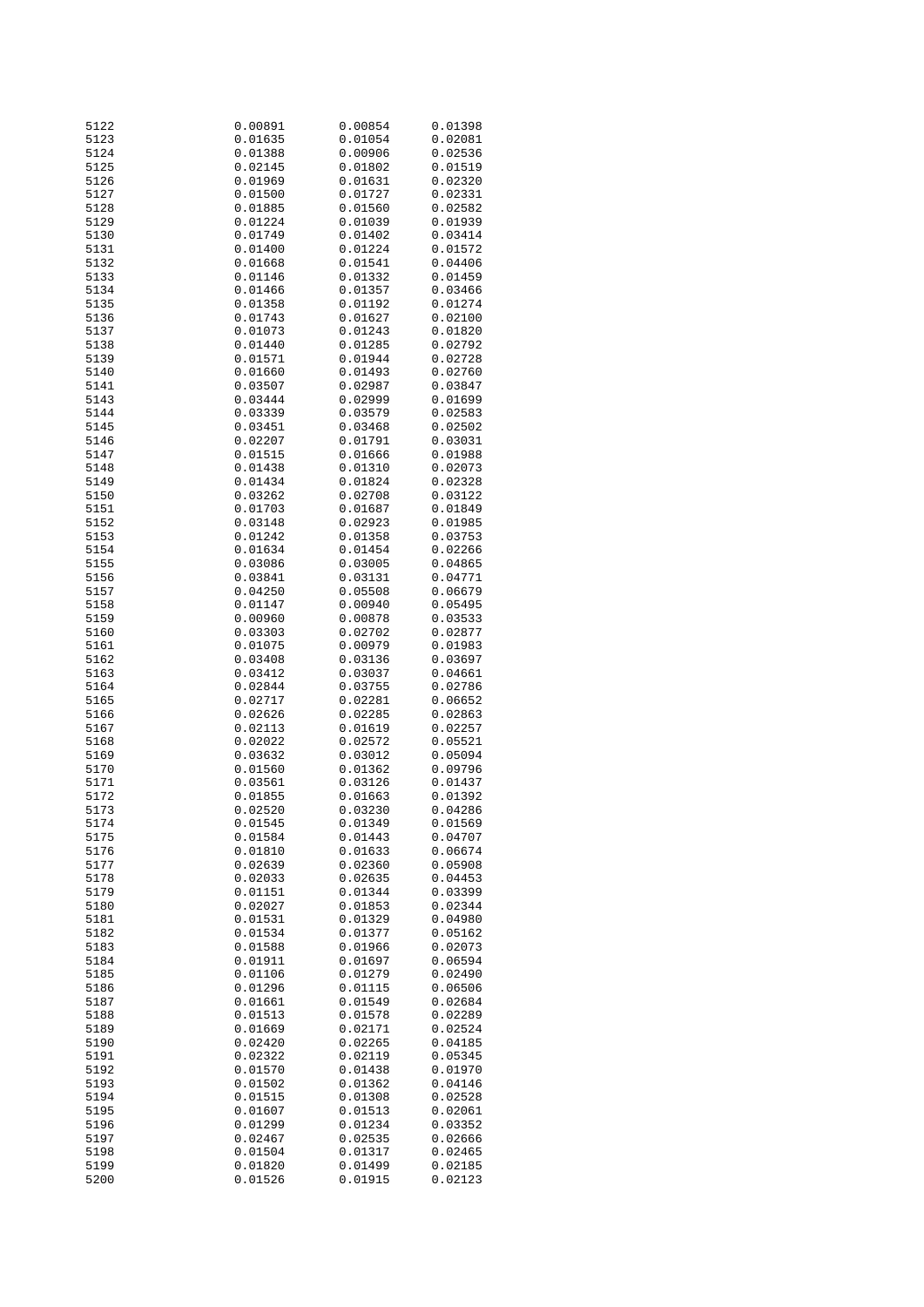| 5201         | 0.01360            | 0.01383            | 0.02514            |
|--------------|--------------------|--------------------|--------------------|
| 5202         | 0.02186            | 0.01812            | 0.03523            |
| 5203         | 0.01775            | 0.01822            | 0.03267            |
|              |                    |                    |                    |
| 5205         | 0.01480            | 0.01394            | 0.02332            |
| 5206         | 0.02283            | 0.02105            | 0.02080            |
| 5207         | 0.02105            | 0.01798            | 0.03176            |
| 5208         | 0.01990            |                    |                    |
|              |                    | 0.01810            | 0.02502            |
| 5209         | 0.01746            | 0.01517            | 0.03068            |
| 5210         | 0.02122            | 0.01974            | 0.06130            |
| 5211         | 0.02223            | 0.01900            | 0.02073            |
|              |                    |                    |                    |
| 5212         | 0.01969            | 0.01845            | 0.04014            |
| 5213         | 0.01509            | 0.01427            | 0.03473            |
| 5214         | 0.01809            | 0.01724            | 0.02725            |
| 5215         | 0.01742            | 0.02044            | 0.03001            |
|              |                    |                    |                    |
| 5216         | 0.01879            | 0.01690            | 0.03001            |
| 5217         | 0.01681            | 0.01401            | 0.02805            |
| 5218         | 0.01824            | 0.02167            | 0.02965            |
| 5219         | 0.02514            | 0.02241            | 0.03880            |
|              |                    |                    |                    |
| 5220         | 0.03397            | 0.03164            | 0.02934            |
| 5221         | 0.01905            | 0.01684            | 0.03995            |
| 5222         | 0.02036            | 0.02180            | 0.03447            |
| 5223         | 0.01932            | 0.02129            | 0.03598            |
|              |                    | 0.02395            |                    |
| 5224         | 0.02879            |                    | 0.03084            |
| 5225         | 0.02278            | 0.02032            | 0.03397            |
| 5226         | 0.01828            | 0.01613            | 0.02997            |
| 5227         | 0.03095            | 0.04060            | 0.04605            |
| 5228         |                    |                    | 0.03528            |
|              | 0.01889            | 0.01590            |                    |
| 5229         | 0.03839            | 0.02977            | 0.02744            |
| 5230         | 0.04371            | 0.03751            | 0.03496            |
| 5231         | 0.03580            | 0.03033            | 0.04231            |
| 5232         |                    | 0.00900            | 0.03527            |
|              | 0.00975            |                    |                    |
| 5233         | 0.02420            | 0.02510            | 0.05200            |
| 5234         | 0.03054            | 0.04003            | 0.02489            |
| 5235         | 0.03680            | 0.03529            | 0.04120            |
| 5236         | 0.01648            | 0.01465            | 0.03717            |
|              |                    |                    |                    |
| 5238         | 0.01221            | 0.01061            | 0.03580            |
| 5239         | 0.02585            | 0.02742            | 0.03262            |
| 5240         | 0.01524            | 0.01673            | 0.02572            |
| 5241         | 0.02902            | 0.02476            | 0.06392            |
|              |                    |                    |                    |
| 5242         | 0.01010            | 0.01216            | 0.03935            |
| 5243         | 0.01734            | 0.01732            | 0.04649            |
| 5244         | 0.02358            | 0.02499            | 0.08033            |
| 5245         | 0.02903            | 0.02405            | 0.05749            |
|              |                    |                    |                    |
| 5246         | 0.04007            | 0.03338            | 0.01444            |
| 5247         | 0.01911            | 0.02361            | 0.04731            |
| 5248         | 0.01864            | 0.01820            | 0.06192            |
| 5249         | 0.01072            | 0.01351            | 0.05459            |
|              |                    |                    |                    |
| 5250         | 0.01676            | 0.01774            | 0.02289            |
| 5251         | 0.01698            | 0.01579            | 0.02109            |
| 5252         | 0.02242            | 0.01842            | 0.06129            |
| 5253         | 0.01967            | 0.01656            | 0.03025            |
|              |                    |                    |                    |
| 5254         | 0.01248            | 0.01152            | 0.05726            |
| 5255         | 0.01761            | 0.02194            | 0.02452            |
| 5256         | 0.02657            | 0.02435            | 0.02750            |
| 5257         | 0.01728            | 0.01431            | 0.05697            |
| 5258         | 0.01735            | 0.01837            | 0.03500            |
|              |                    |                    |                    |
| 5259         | 0.01639            | 0.01878            | 0.07941            |
| 5260         | 0.01714            | 0.01807            | 0.04199            |
| 5261         | 0.01961            | 0.02053            | 0.02967            |
| 5262         | 0.01794            | 0.01972            | 0.02046            |
|              |                    |                    |                    |
| 5263         | 0.02439            | 0.02154            | 0.04304            |
| 5264         | 0.02020            | 0.01852            | 0.02401            |
| 5265         | 0.01430            | 0.01345            | 0.02617            |
| 5266         | 0.01152            | 0.01507            | 0.03967            |
|              |                    |                    |                    |
| 5267         | 0.02141            | 0.01927            | 0.01889            |
| 5268         | 0.01557            | 0.01484            | 0.03521            |
| 5269         | 0.01538            | 0.01607            | 0.05099            |
| 5270         | 0.02070            | 0.01697            | 0.02009            |
|              |                    |                    |                    |
| 5271         | 0.01951            | 0.01945            | 0.03060            |
| 5272         | 0.01846            | 0.01555            | 0.04224            |
| 5273         | 0.02100            | 0.02216            | 0.04400            |
| 5274         |                    | 0.01165            | 0.03932            |
|              |                    |                    |                    |
|              | 0.01293            |                    |                    |
| 5275         | 0.03499            | 0.03071            | 0.03816            |
| 5276         | 0.01389            | 0.01624            | 0.03330            |
| 5277         | 0.01275            | 0.01609            | 0.03026            |
|              |                    |                    |                    |
| 5278         | 0.01315            | 0.01402            | 0.03525            |
| 5279<br>5280 | 0.01877<br>0.01699 | 0.01654<br>0.01434 | 0.02336<br>0.03120 |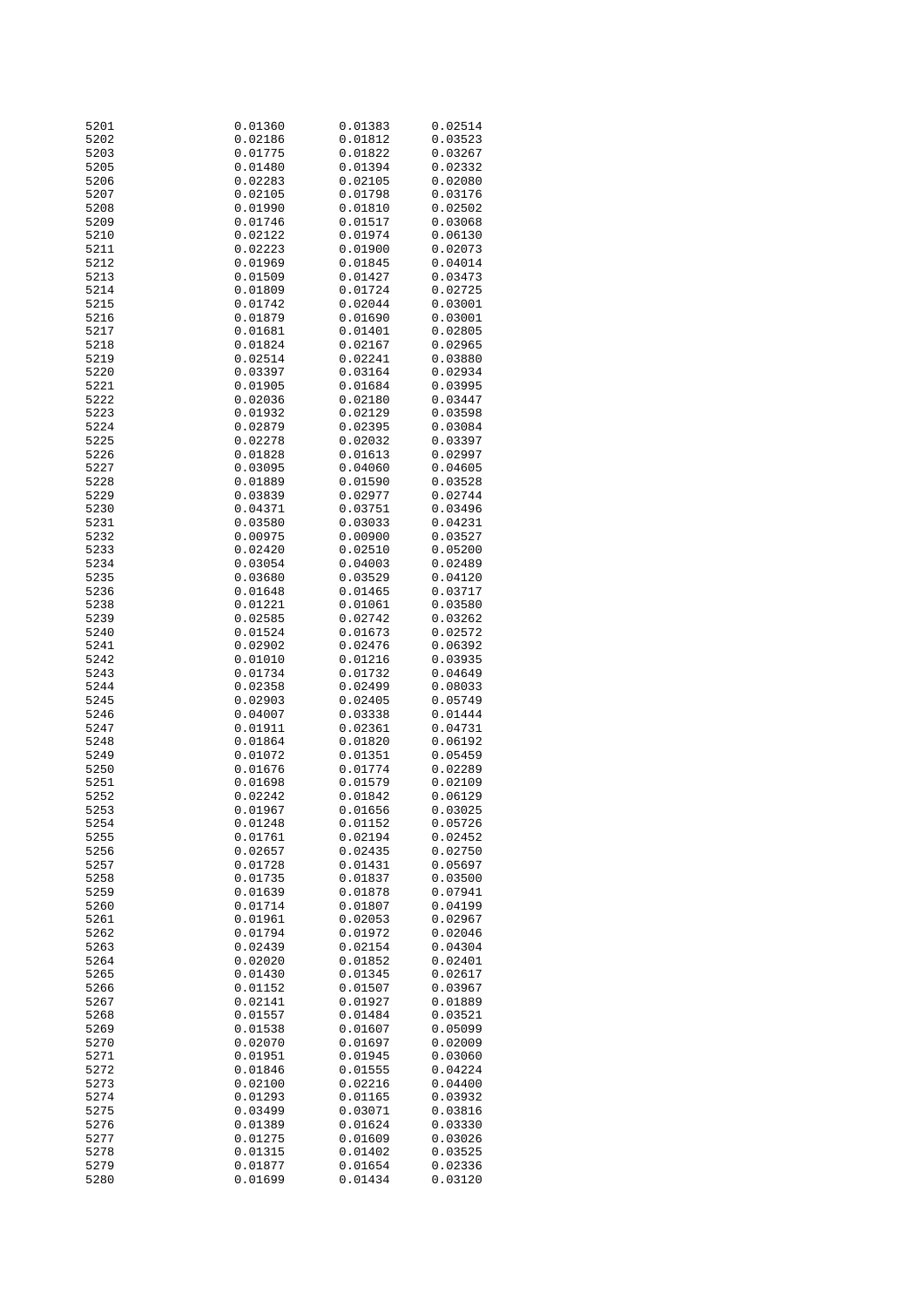| 5281         | 0.01617            | 0.01943            | 0.02276            |
|--------------|--------------------|--------------------|--------------------|
| 5282         | 0.01449            | 0.01692            | 0.03941            |
| 5283         | 0.01926            | 0.01631            | 0.02389            |
|              |                    |                    |                    |
| 5284         | 0.01576            | 0.02053            | 0.03206            |
| 5285         | 0.02295            | 0.02066            | 0.03785            |
| 5286         | 0.01438            | 0.01418            | 0.04005            |
| 5287         | 0.01662            | 0.01427            | 0.02416            |
|              |                    |                    |                    |
| 5288         | 0.01582            | 0.01818            | 0.07245            |
| 5289         | 0.01651            | 0.01511            | 0.02738            |
| 5292         | 0.01243            | 0.01053            | 0.03762            |
|              |                    |                    |                    |
| 5293         | 0.01013            | 0.01053            | 0.02532            |
| 5294         | 0.00955            | 0.00953            | 0.03452            |
| 5295         | 0.02027            | 0.02293            | 0.02803            |
| 5296         | 0.01485            | 0.01253            | 0.04087            |
|              |                    |                    |                    |
| 5297         | 0.01746            | 0.01873            | 0.03979            |
| 5298         | 0.01399            | 0.01329            | 0.03324            |
| 5299         | 0.01978            | 0.01642            | 0.03709            |
| 5300         | 0.01870            | 0.02072            | 0.02075            |
|              |                    |                    |                    |
| 5301         | 0.02023            | 0.01715            | 0.04030            |
| 5302         | 0.01640            | 0.01708            | 0.02396            |
| 5303         | 0.01426            | 0.01399            | 0.03302            |
| 5304         | 0.01346            | 0.01249            | 0.02343            |
|              |                    |                    |                    |
| 5305         | 0.01786            | 0.01975            | 0.01937            |
| 5307         | 0.01662            | 0.01820            | 0.01630            |
| 5308         | 0.01394            | 0.01368            | 0.01450            |
| 5310         | 0.01413            | 0.01705            | 0.02152            |
|              |                    |                    |                    |
| 5311         | 0.01829            | 0.01541            | 0.03981            |
| 5312         | 0.01936            | 0.01771            | 0.02517            |
| 5313         | 0.01393            | 0.01234            | 0.02725            |
| 5314         | 0.01549            | 0.01493            | 0.03432            |
|              |                    |                    |                    |
| 5315         | 0.01848            | 0.01529            | 0.02591            |
| 5316         | 0.01717            | 0.01657            | 0.02838            |
| 5317         | 0.01967            | 0.01664            | 0.02695            |
| 5318         | 0.01593            | 0.01950            | 0.02375            |
|              |                    |                    |                    |
| 5320         | 0.01627            | 0.01389            | 0.03210            |
| 5321         | 0.01698            | 0.01641            | 0.02537            |
| 5323         | 0.01135            | 0.01261            | 0.02670            |
| 5324         | 0.01750            | 0.01707            | 0.02412            |
|              |                    |                    |                    |
| 5325         | 0.01238            | 0.01056            | 0.02951            |
| 5326         | 0.00884            | 0.00700            | 0.01913            |
| 5327         | 0.01087            | 0.00979            | 0.03913            |
| 5328         |                    |                    |                    |
|              | 0.02135            | 0.01793            | 0.03761            |
| 5329         | 0.00872            | 0.00722            | 0.03008            |
| 5330         | 0.01288            | 0.01164            | 0.02489            |
| 5331         | 0.00948            | 0.01014            | 0.03296            |
| 5332         | 0.01521            | 0.01263            |                    |
|              |                    |                    | 0.01831            |
| 5335         | 0.00900            | 0.01173            | 0.02949            |
| 5336         | 0.01112            | 0.00880            | 0.02007            |
| 5337         | 0.01016            | 0.00921            | 0.03083            |
| 5338         | 0.01023            | 0.00857            | 0.01524            |
|              |                    |                    |                    |
| 5339         | 0.01478            | 0.01314            | 0.01837            |
| 5340         | 0.00748            | 0.00943            | 0.02254            |
| 5341         | 0.01199            | 0.01019            | 0.02612            |
| 5342         | 0.00841            | 0.01102            | 0.01597            |
|              |                    |                    |                    |
| 5344         | 0.01474            | 0.01288            | 0.02028            |
| 5345         | 0.01104            | 0.01157            | 0.02092            |
| 5346         | 0.01348            | 0.01354            | 0.03566            |
| 5349         | 0.01286            | 0.01202            | 0.01723            |
|              |                    | 0.00832            |                    |
| 5350         | 0.01034            |                    | 0.01179            |
| 5351         | 0.01749            | 0.01602            | 0.02025            |
| 5352         | 0.01641            | 0.01251            | 0.02767            |
| 5354         | 0.01540            | 0.01280            | 0.01445            |
|              |                    |                    |                    |
| 5355         | 0.01498            | 0.01243            | 0.02053            |
| 5356         | 0.01787            | 0.01789            | 0.01728            |
| 5359         | 0.01833            | 0.01836            | 0.02314            |
| 5360         | 0.01974            | 0.01655            | 0.01893            |
|              |                    |                    |                    |
| 5361         | 0.01835            | 0.01930            | 0.01608            |
| 5362         | 0.01819            | 0.01563            | 0.02485            |
| 5364         | 0.01324            | 0.01207            | 0.03895            |
| 5366         | 0.01339            | 0.01387            | 0.02264            |
|              |                    |                    |                    |
| 5367         | 0.01638            | 0.01364            | 0.02804            |
| 5368         | 0.01049            | 0.00929            | 0.02730            |
| 5369         | 0.01302            | 0.01148            | 0.02765            |
| 5370         | 0.01343            | 0.01240            | 0.02290            |
|              |                    |                    |                    |
| 5371         | 0.01350            | 0.01298            | 0.02754            |
| 5372         |                    |                    |                    |
|              | 0.00888            | 0.01088            | 0.02831            |
|              |                    |                    |                    |
| 5373<br>5374 | 0.02205<br>0.01853 | 0.02247<br>0.01554 | 0.02721<br>0.03021 |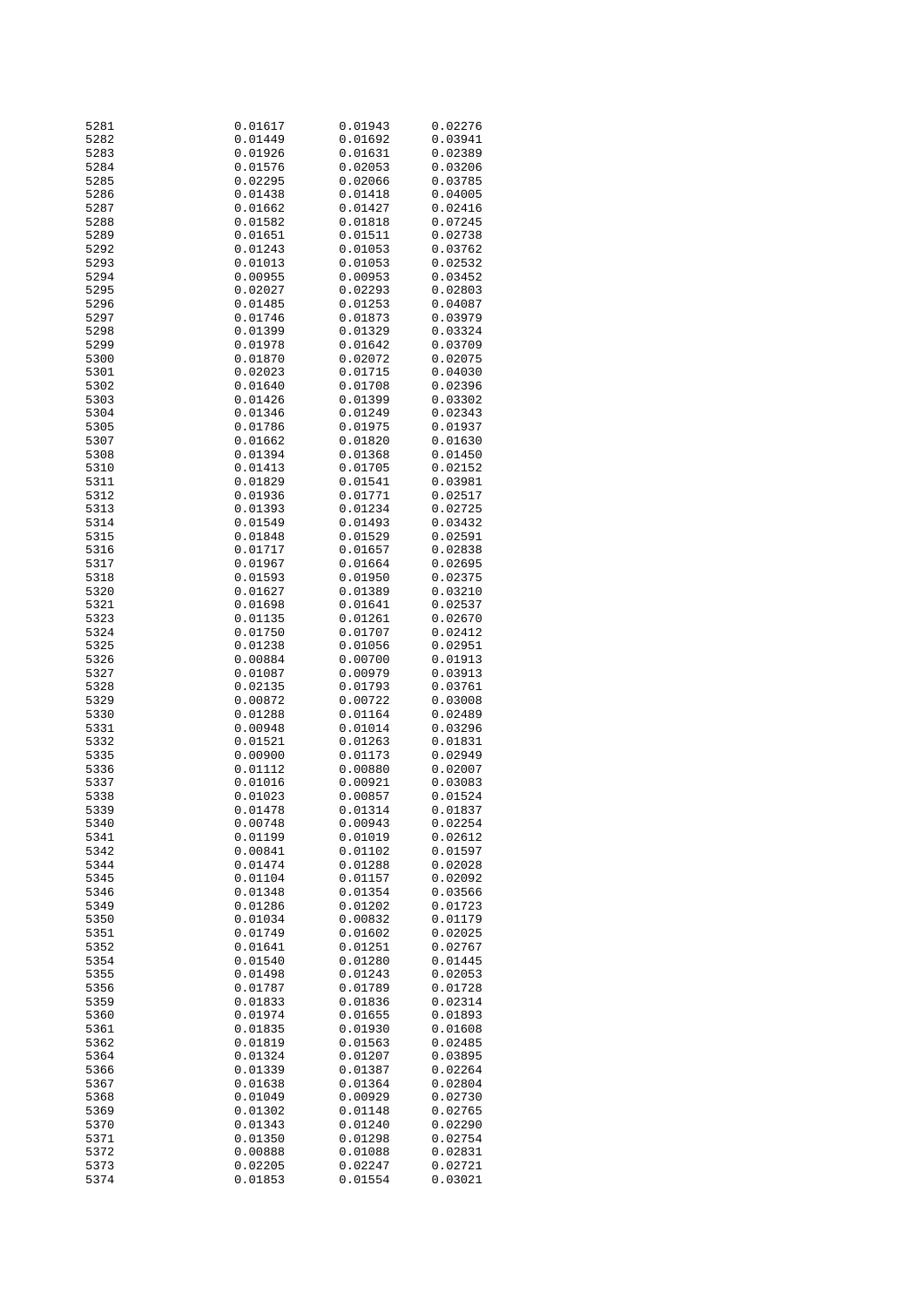| 5375 | 0.01755 | 0.01497 | 0.03658 |
|------|---------|---------|---------|
| 5376 | 0.01715 | 0.01482 | 0.01915 |
| 5377 | 0.01443 | 0.01462 | 0.01851 |
|      |         |         |         |
| 5378 | 0.01746 | 0.01636 | 0.02443 |
| 5379 | 0.01897 | 0.01883 | 0.02336 |
| 5380 | 0.02042 | 0.01913 | 0.02958 |
|      |         |         |         |
| 5381 | 0.01415 | 0.01715 | 0.01209 |
| 5382 | 0.02193 | 0.01850 | 0.01857 |
| 5383 | 0.01665 | 0.01531 | 0.01934 |
|      |         |         |         |
| 5384 | 0.02327 | 0.02    | 0.02772 |
| 5385 | 0.01563 | 0.01927 | 0.01612 |
| 5386 | 0.02087 | 0.01963 | 0.03566 |
|      | 0.02453 |         |         |
| 5387 |         | 0.02383 | 0.03559 |
| 5388 | 0.00954 | 0.00869 | 0.02457 |
| 5389 | 0.01935 | 0.01606 | 0.02195 |
| 5390 | 0.01658 | 0.01388 | 0.02616 |
|      |         |         |         |
| 5391 | 0.01580 | 0.01293 | 0.03118 |
| 5392 | 0.01926 | 0.01574 | 0.03002 |
| 5393 | 0.01472 | 0.01331 | 0.02775 |
|      |         |         |         |
| 5394 | 0.01614 | 0.01487 | 0.03059 |
| 5395 | 0.02629 | 0.02328 | 0.02575 |
| 5396 | 0.01913 | 0.01729 | 0.03650 |
|      |         |         |         |
| 5397 | 0.01671 | 0.02091 | 0.02843 |
| 5398 | 0.03064 | 0.02763 | 0.03503 |
| 5399 | 0.02933 | 0.02894 | 0.02850 |
|      |         |         |         |
| 5400 | 0.01567 | 0.01523 | 0.03709 |
| 5401 | 0.02297 | 0.01926 | 0.01473 |
| 5402 | 0.01930 | 0.01713 | 0.03028 |
|      |         |         |         |
| 5403 | 0.01587 | 0.01449 | 0.02496 |
| 5404 | 0.02084 | 0.01922 | 0.01890 |
| 5405 | 0.01408 | 0.01606 | 0.02721 |
|      |         | 0.01517 |         |
| 5407 | 0.01727 |         | 0.03333 |
| 5408 | 0.02304 | 0.01662 | 0.03503 |
| 5409 | 0.01398 | 0.01303 | 0.02648 |
| 5410 | 0.01168 | 0.00873 | 0.03743 |
|      |         |         |         |
| 5412 | 0.01081 | 0.00717 | 0.04392 |
| 5413 | 0.02042 | 0.01746 | 0.02533 |
| 5414 | 0.02186 | 0.01631 | 0.04156 |
|      |         |         |         |
| 5415 | 0.01246 | 0.01127 | 0.02433 |
| 5416 | 0.01048 | 0.00960 | 0.02427 |
| 5417 | 0.01251 | 0.01112 | 0.02847 |
|      |         |         |         |
| 5418 | 0.02277 | 0.01725 | 0.02611 |
| 5419 | 0.00974 | 0.00855 | 0.02857 |
| 5420 | 0.01655 | 0.01441 | 0.02214 |
| 5421 |         |         |         |
|      | 0.00931 | 0.00889 | 0.04204 |
| 5422 | 0.01420 | 0.00964 | 0.02240 |
| 5423 | 0.00985 | 0.01016 | 0.01659 |
| 5424 | 0.02248 | 0.01459 | 0.02674 |
|      |         |         |         |
| 5425 | 0.01345 | 0.01180 | 0.01369 |
| 5426 | 0.01185 | 0.00742 | 0.02274 |
| 5427 | 0.01790 | 0.01469 | 0.04676 |
|      |         |         |         |
| 5428 | 0.01629 | 0.01079 | 0.01916 |
| 5429 | 0.01739 | 0.01618 | 0.01599 |
| 5430 | 0.02244 | 0.02021 | 0.01801 |
|      |         |         |         |
| 5431 | 0.01797 | 0.01242 | 0.04994 |
| 5432 | 0.01805 | 0.01208 | 0.01530 |
| 5433 | 0.02863 | 0.01964 | 0.02281 |
| 5434 | 0.02455 | 0.02480 | 0.01663 |
|      |         |         |         |
| 5435 | 0.01519 | 0.01120 | 0.01821 |
| 5436 | 0.02841 | 0.02307 | 0.01776 |
| 5437 | 0.01169 | 0.00871 | 0.03026 |
|      |         |         |         |
| 5438 | 0.01773 | 0.01590 | 0.02113 |
| 5439 | 0.01371 | 0.01257 | 0.01518 |
| 5440 | 0.01321 | 0.01194 | 0.02119 |
|      |         |         |         |
| 7001 | 0.01434 | 0.00956 | 0.03718 |
| 7002 | 0.02057 | 0.01510 | 0.03230 |
| 7003 | 0.01437 | 0.01354 | 0.03077 |
| 7004 | 0.01789 | 0.01108 | 0.02314 |
|      |         |         |         |
| 7005 | 0.01991 | 0.01320 | 0.03213 |
| 7006 | 0.02208 | 0.01393 | 0.02986 |
| 7007 | 0.01442 | 0.01059 | 0.04095 |
|      |         |         |         |
| 7008 | 0.02512 | 0.01759 | 0.02516 |
| 7009 | 0.01811 | 0.01499 | 0.02946 |
| 7010 | 0.02487 | 0.02468 | 0.02184 |
|      |         |         |         |
| 7011 | 0.01894 | 0.01698 | 0.02145 |
| 7012 | 0.02267 | 0.01632 | 0.02196 |
| 7013 | 0.02565 | 0.01649 | 0.02049 |
|      |         |         |         |
| 7014 | 0.01405 | 0.00923 | 0.01848 |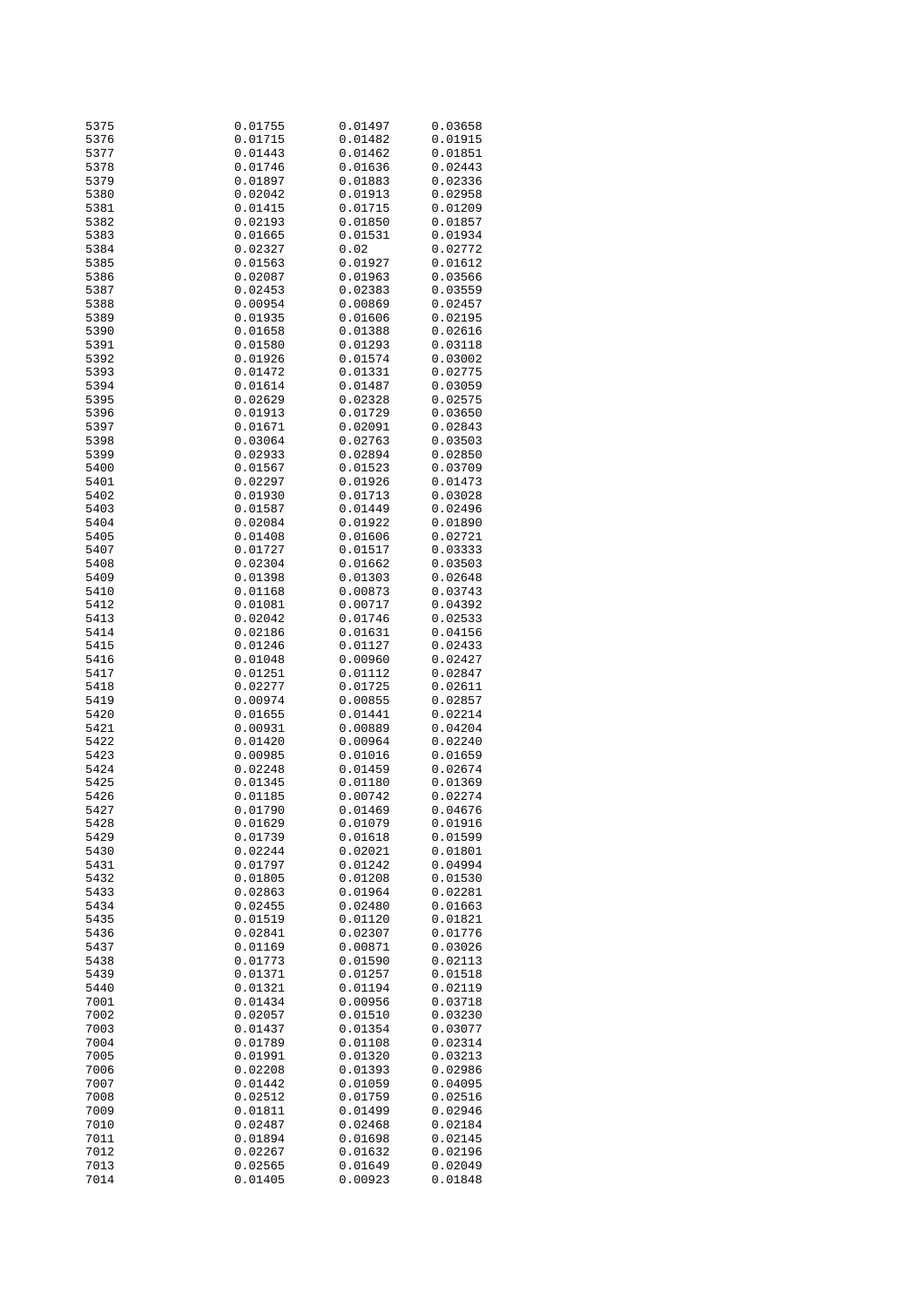| 7015 | 0.02380 | 0.01706 | 0.02461 |
|------|---------|---------|---------|
| 7017 | 0.01171 | 0.00918 | 0.02323 |
| 7018 | 0.00960 | 0.00814 | 0.03664 |
|      |         |         |         |
| 7019 | 0.01759 | 0.01473 | 0.03980 |
| 7020 | 0.01800 | 0.01265 | 0.01906 |
| 7021 | 0.01502 | 0.01369 | 0.03141 |
|      |         |         |         |
| 7022 | 0.01043 | 0.00774 | 0.03269 |
| 7023 | 0.01681 | 0.01287 | 0.04220 |
| 7024 | 0.01487 | 0.01386 | 0.02619 |
| 7025 |         |         |         |
|      | 0.02128 | 0.01917 | 0.02554 |
| 7026 | 0.01769 | 0.01656 | 0.03278 |
| 7027 | 0.00818 | 0.00738 | 0.01928 |
| 7028 | 0.01991 | 0.01580 | 0.03450 |
|      |         |         |         |
| 7029 | 0.01741 | 0.01637 | 0.01992 |
| 7030 | 0.01089 | 0.00731 | 0.02036 |
| 7031 | 0.02676 | 0.01828 | 0.01572 |
|      |         |         |         |
| 7032 | 0.01113 | 0.00765 | 0.03327 |
| 7033 | 0.01131 | 0.00777 | 0.02684 |
| 7034 | 0.00832 | 0.00553 | 0.02210 |
|      |         |         |         |
| 7035 | 0.01290 | 0.01100 | 0.02009 |
| 7036 | 0.01241 | 0.00814 | 0.02772 |
| 7037 | 0.02674 | 0.02167 | 0.01685 |
| 7038 | 0.02482 | 0.02382 | 0.02574 |
|      |         |         |         |
| 7039 | 0.03103 | 0.02862 | 0.03334 |
| 7040 | 0.01339 | 0.00985 | 0.01477 |
| 7041 | 0.02676 | 0.02206 | 0.03552 |
|      |         |         |         |
| 7042 | 0.01489 | 0.01410 | 0.03208 |
| 7043 | 0.03438 | 0.02264 | 0.02087 |
| 7044 | 0.01338 | 0.00973 | 0.06169 |
|      |         |         |         |
| 7045 | 0.01295 | 0.01204 | 0.02211 |
| 7046 | 0.01800 | 0.01229 | 0.01618 |
| 7047 | 0.01107 | 0.01059 | 0.01281 |
|      |         |         |         |
| 7049 | 0.01266 | 0.01056 | 0.01547 |
| 7050 | 0.01448 | 0.01107 | 0.01669 |
| 7051 | 0.01404 | 0.01270 | 0.03789 |
| 7052 | 0.02419 | 0.01811 | 0.03532 |
|      |         |         |         |
| 7053 | 0.00832 | 0.00732 | 0.04751 |
| 7056 | 0.02157 | 0.01899 | 0.02446 |
| 7057 | 0.01606 | 0.01068 | 0.03812 |
|      |         |         |         |
| 7058 | 0.00924 | 0.00609 | 0.01780 |
| 7059 | 0.01036 | 0.00901 | 0.01896 |
| 7061 | 0.01558 | 0.01024 | 0.02098 |
|      |         |         |         |
| 7062 | 0.01091 | 0.00934 | 0.01503 |
| 7063 | 0.02005 | 0.01332 | 0.01664 |
| 7064 | 0.01671 | 0.01051 | 0.01777 |
| 7065 | 0.02093 | 0.01749 | 0.04877 |
|      |         |         |         |
| 7066 | 0.01696 | 0.01346 | 0.01230 |
| 7067 | 0.01711 | 0.01142 | 0.02798 |
| 7068 | 0.01127 | 0.00911 | 0.02383 |
|      |         |         |         |
| 7069 | 0.01134 | 0.00868 | 0.02904 |
| 7071 | 0.01686 | 0.01249 | 0.01419 |
| 7072 | 0.01358 | 0.00932 | 0.01501 |
|      |         |         |         |
| 7073 | 0.01881 | 0.01213 | 0.02006 |
| 7074 | 0.02587 | 0.02252 | 0.02267 |
| 7075 | 0.01476 | 0.01172 | 0.01357 |
|      | 0.02151 |         |         |
| 7076 |         | 0.01610 | 0.02847 |
| 7077 | 0.01606 | 0.01292 | 0.03170 |
| 7078 | 0.01796 | 0.01195 | 0.02249 |
| 7079 | 0.01116 | 0.01005 | 0.02385 |
|      |         |         |         |
| 7080 | 0.01560 | 0.01014 | 0.02383 |
| 7081 | 0.01214 | 0.00832 | 0.01412 |
| 7082 | 0.01831 | 0.01471 | 0.01410 |
|      |         |         |         |
| 7083 | 0.01161 | 0.01007 | 0.02353 |
| 7084 | 0.01045 | 0.00945 | 0.02263 |
| 7085 | 0.01571 | 0.01387 | 0.02079 |
|      |         |         |         |
| 7086 | 0.01656 | 0.01228 | 0.02519 |
| 7087 | 0.01388 | 0.01127 | 0.03450 |
| 7088 | 0.01172 | 0.01049 | 0.02315 |
|      |         |         |         |
| 7089 | 0.01714 | 0.01349 | 0.02248 |
| 7090 | 0.01568 | 0.01150 | 0.01926 |
| 7091 | 0.01770 | 0.01150 | 0.02496 |
| 7092 |         |         |         |
|      | 0.01145 | 0.01077 | 0.01617 |
| 7093 | 0.02143 | 0.01568 | 0.02119 |
| 7094 | 0.01242 | 0.01237 | 0.01951 |
| 7096 | 0.01081 | 0.00838 | 0.01654 |
|      |         |         |         |
| 7097 | 0.01472 | 0.00891 | 0.01507 |
| 7098 | 0.01260 | 0.01151 | 0.02091 |
| 7099 | 0.01179 | 0.01075 | 0.02075 |
|      |         |         |         |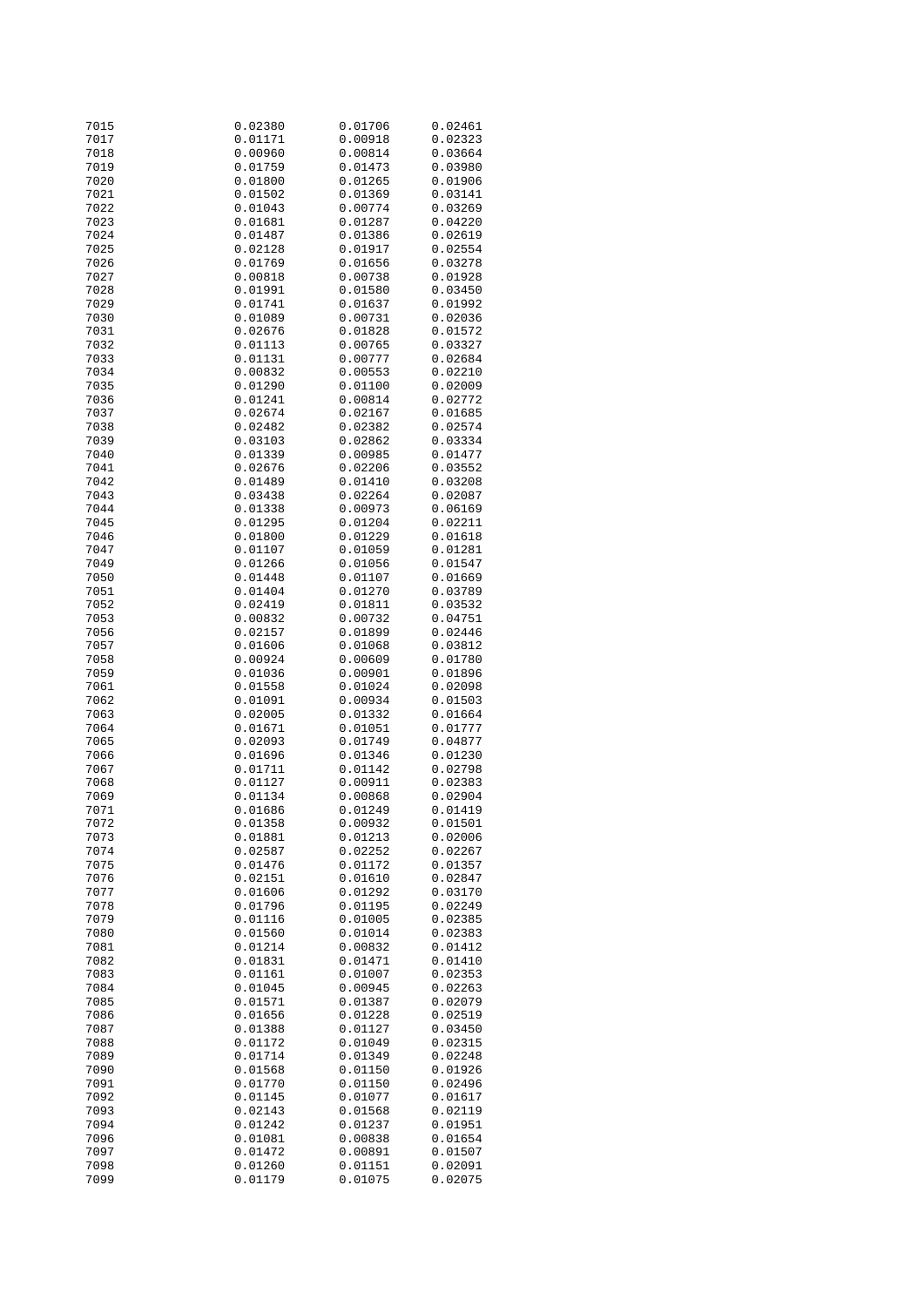| 7100 | 0.01609 | 0.01031 | 0.01840 |
|------|---------|---------|---------|
| 7102 | 0.01205 | 0.00764 | 0.01693 |
| 7103 |         |         |         |
|      | 0.01371 | 0.00927 | 0.02199 |
| 7104 | 0.02521 | 0.01795 | 0.02344 |
| 7105 | 0.02157 | 0.01953 | 0.02426 |
|      |         |         |         |
| 7106 | 0.01656 | 0.01175 | 0.01989 |
| 7107 | 0.02498 | 0.02204 | 0.02210 |
| 7108 | 0.01389 | 0.01201 | 0.01724 |
|      |         |         |         |
| 7109 | 0.01806 | 0.01658 | 0.01987 |
| 7110 | 0.02337 | 0.01928 | 0.01527 |
| 7111 | 0.01626 | 0.01215 | 0.02180 |
|      |         |         |         |
| 7112 | 0.01519 | 0.01265 | 0.01900 |
| 7113 | 0.01979 | 0.01485 | 0.02220 |
| 7114 | 0.01358 | 0.01196 | 0.02131 |
|      |         |         |         |
| 7115 | 0.02265 | 0.02286 | 0.01823 |
| 7116 | 0.01225 | 0.00924 | 0.01866 |
| 7117 | 0.01508 | 0.01196 | 0.05084 |
|      |         |         |         |
| 7118 | 0.01841 | 0.01252 | 0.02462 |
| 7119 | 0.01574 | 0.01083 | 0.02436 |
| 7120 | 0.01539 | 0.01318 | 0.03787 |
| 7121 |         | 0.01284 |         |
|      | 0.01470 |         | 0.01818 |
| 7122 | 0.01428 | 0.00974 | 0.02580 |
| 7123 | 0.01549 | 0.01398 | 0.02639 |
| 7124 | 0.01416 | 0.01093 | 0.01716 |
|      |         |         |         |
| 7125 | 0.01816 | 0.01171 | 0.01666 |
| 7126 | 0.01635 | 0.01421 | 0.03232 |
| 7127 | 0.02904 | 0.01808 | 0.02186 |
|      |         |         |         |
| 7128 | 0.01873 | 0.01283 | 0.03679 |
| 7129 | 0.01525 | 0.00969 | 0.01363 |
| 7130 | 0.01836 | 0.01479 | 0.02337 |
|      |         |         |         |
| 7131 | 0.01526 | 0.01017 | 0.03420 |
| 7132 | 0.01604 | 0.01091 | 0.03581 |
| 7133 | 0.02365 | 0.01689 | 0.01977 |
| 7134 | 0.02668 | 0.02191 |         |
|      |         |         | 0.02226 |
| 7135 | 0.02326 | 0.02201 | 0.03148 |
| 7136 | 0.01647 | 0.01137 | 0.02118 |
| 7137 | 0.02506 | 0.02110 | 0.02211 |
|      |         |         |         |
| 7138 | 0.01329 | 0.01006 | 0.02399 |
| 7139 | 0.02164 | 0.01421 | 0.02423 |
| 7140 | 0.01370 | 0.00886 | 0.03547 |
|      |         |         |         |
| 7141 | 0.01510 | 0.01220 | 0.03459 |
| 7142 | 0.01682 | 0.01587 | 0.01931 |
| 7143 | 0.02595 | 0.01661 | 0.02603 |
| 7144 | 0.01332 | 0.01227 | 0.03062 |
|      |         |         |         |
| 7145 | 0.02100 | 0.01352 | 0.02432 |
| 7146 | 0.01216 | 0.01159 | 0.02262 |
| 7147 | 0.01277 | 0.01003 | 0.05499 |
|      |         |         |         |
| 7148 | 0.02361 | 0.02006 | 0.03140 |
| 7149 | 0.01204 | 0.00847 | 0.03063 |
| 7150 | 0.01313 | 0.00920 | 0.02536 |
|      |         |         |         |
| 7151 | 0.04209 | 0.03413 | 0.01459 |
| 7152 | 0.01523 | 0.01248 | 0.02963 |
| 7153 | 0.00858 | 0.00819 | 0.01792 |
| 7154 | 0.01387 | 0.01284 | 0.02597 |
|      |         |         |         |
| 7155 | 0.01124 | 0.00971 | 0.03297 |
| 7156 | 0.01146 | 0.01149 | 0.03363 |
| 7157 | 0.01417 | 0.01283 | 0.02111 |
| 7158 | 0.02430 | 0.02366 | 0.02866 |
|      |         |         |         |
| 7159 | 0.01914 | 0.01657 | 0.02221 |
| 7160 | 0.01830 | 0.01259 | 0.02772 |
| 7161 | 0.02545 | 0.01601 | 0.02694 |
|      |         |         |         |
| 7162 | 0.01315 | 0.01148 | 0.02991 |
| 7163 | 0.01567 | 0.01286 | 0.01837 |
| 7164 | 0.01399 | 0.01111 | 0.04710 |
|      |         |         |         |
| 7165 | 0.01435 | 0.01270 | 0.02003 |
| 7166 | 0.00747 | 0.00611 | 0.01561 |
| 7168 | 0.01317 | 0.01225 | 0.01349 |
|      |         | 0.01652 |         |
| 7169 | 0.02777 |         | 0.02350 |
| 7170 | 0.01039 | 0.00977 | 0.02120 |
| 7171 | 0.01554 | 0.00988 | 0.03999 |
| 7172 | 0.01246 | 0.01121 | 0.02295 |
|      |         |         |         |
| 7173 | 0.02862 | 0.01706 | 0.02355 |
| 7174 | 0.00482 | 0.00399 | 0.04725 |
| 7175 | 0.01977 | 0.01468 | 0.01625 |
|      |         |         |         |
| 7176 | 0.01541 | 0.01225 | 0.02901 |
| 7177 | 0.03046 | 0.02195 | 0.01722 |
| 7178 | 0.01212 | 0.01130 | 0.02307 |
| 7179 | 0.02870 | 0.02486 | 0.01093 |
|      |         |         |         |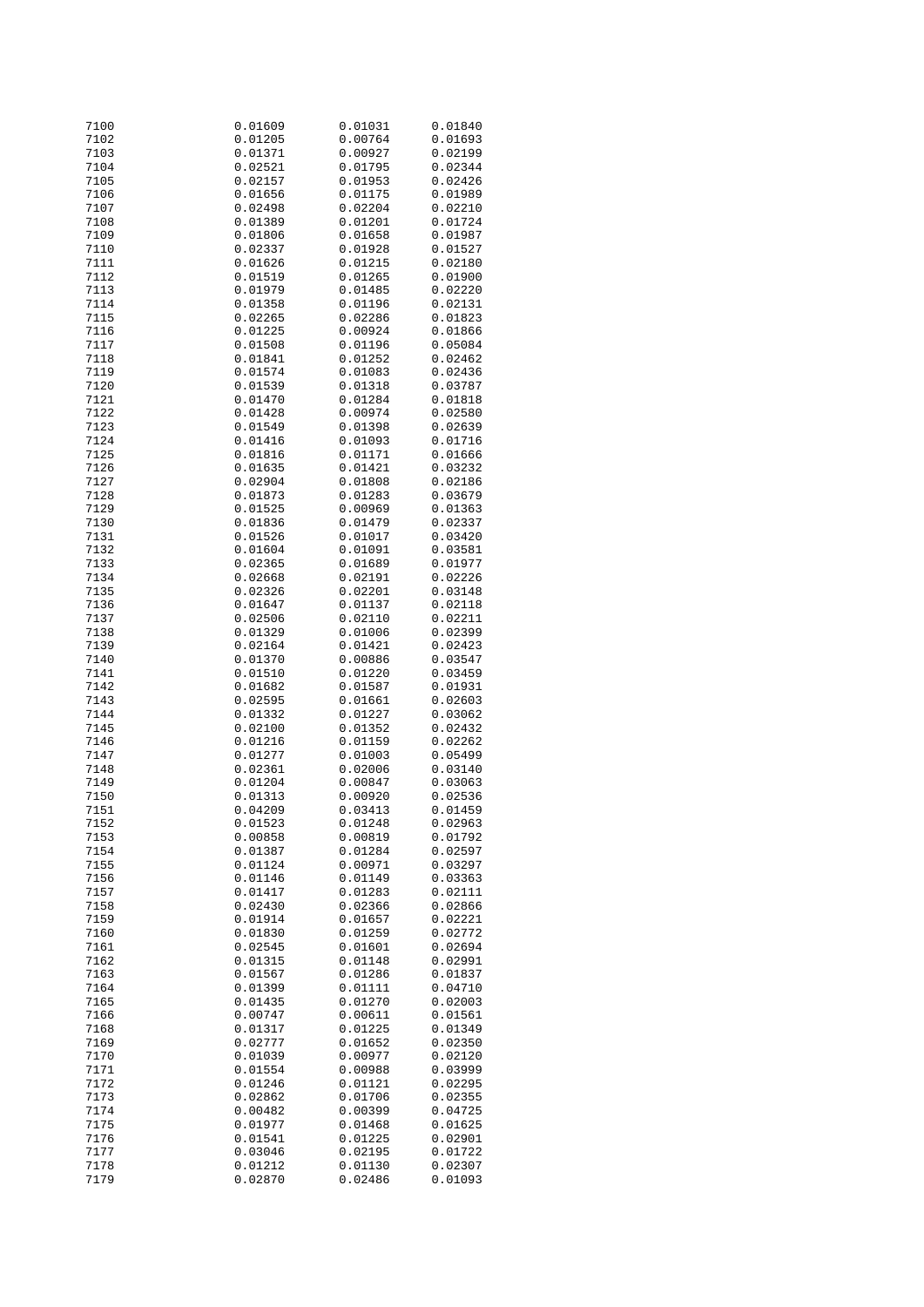| 7180         | 0.02020            | 0.01801            | 0.01523            |
|--------------|--------------------|--------------------|--------------------|
| 7181         | 0.02176            | 0.01932            | 0.02499            |
| 7182         | 0.01574            | 0.01245            | 0.03751            |
|              |                    |                    |                    |
| 7183         | 0.02671            | 0.01879            | 0.01929            |
| 7184         | 0.01359            | 0.01211            | 0.02117            |
| 7185         | 0.00920            | 0.00905            | 0.01958            |
| 7186         | 0.01456            | 0.01476            | 0.03757            |
|              |                    |                    |                    |
| 7187         | 0.02336            | 0.01808            | 0.00763            |
| 7188         | 0.01548            | 0.01250            | 0.04058            |
| 7189         | 0.02150            | 0.01364            | 0.02973            |
| 7190         | 0.01693            | 0.01168            | 0.06838            |
|              |                    |                    |                    |
| 7191         | 0.01782            | 0.01256            | 0.01816            |
| 7192         | 0.02428            | 0.01570            | 0.03361            |
| 7193         | 0.01422            | 0.01198            | 0.02825            |
| 7194         | 0.01486            | 0.01276            | 0.02526            |
|              |                    |                    |                    |
| 7195         | 0.02097            | 0.01477            | 0.03043            |
| 7196         | 0.01878            | 0.01602            | 0.05532            |
| 7197         | 0.02358            | 0.01544            | 0.01734            |
| 7198         | 0.01279            | 0.00957            | 0.01677            |
|              |                    |                    |                    |
| 7199         | 0.01454            | 0.00981            | 0.02290            |
| 7201         | 0.01158            | 0.00846            | 0.02210            |
| 7202         | 0.01136            | 0.00877            | 0.02836            |
| 7203         | 0.01429            | 0.00934            | 0.02300            |
|              |                    |                    |                    |
| 7204         | 0.01652            | 0.01053            | 0.03401            |
| 7205         | 0.01672            | 0.01173            | 0.03180            |
| 7206         | 0.01373            | 0.01131            | 0.02180            |
| 7207         | 0.01606            | 0.01490            | 0.02254            |
|              |                    |                    |                    |
| 7208         | 0.03229            | 0.03313            | 0.02230            |
| 7209         | 0.01348            | 0.01271            | 0.04302            |
| 7210         | 0.01290            | 0.00982            | 0.05596            |
| 7211         | 0.01464            | 0.01060            | 0.02451            |
|              |                    |                    |                    |
| 7212         | 0.01526            | 0.01158            | 0.01951            |
| 7213         | 0.01706            | 0.01108            | 0.01723            |
| 7214         | 0.01543            | 0.01021            | 0.02131            |
| 7215         | 0.02357            | 0.01579            | 0.01204            |
|              |                    |                    |                    |
| 7216         | 0.02162            | 0.01596            | 0.03045            |
| 7217         | 0.01263            | 0.01144            | 0.02108            |
| 7218         | 0.01135            | 0.00986            | 0.02536            |
| 7219         | 0.01473            | 0.01161            | 0.03139            |
|              |                    |                    |                    |
| 7220         | 0.02399            | 0.01642            | 0.02382            |
| 7221         | 0.01361            | 0.01181            | 0.03430            |
| 7222         | 0.01751            | 0.01433            | 0.01769            |
| 7223         | 0.02810            | 0.01896            | 0.02526            |
|              |                    |                    |                    |
| 7224         | 0.02560            | 0.01754            | 0.01443            |
| 7225         | 0.01076            | 0.00874            | 0.02042            |
| 7226         | 0.01551            | 0.01029            | 0.03899            |
| 7227         | 0.01522            | 0.01278            | 0.02112            |
|              |                    | 0.00921            |                    |
| 7228         | 0.01396            |                    | 0.05810            |
| 7229         | 0.01064            | 0.00844            | 0.02131            |
| 7230         | 0.02152            | 0.01761            | 0.01872            |
| 7231         | 0.01454            | 0.01297            | 0.01727            |
| 7232         | 0.01532            | 0.01323            | 0.02373            |
|              |                    |                    |                    |
| 7234         | 0.02890            | 0.01981            | 0.01809            |
| 7235         | 0.01985            | 0.01698            | 0.02568            |
| 7236         | 0.01526            | 0.01393            | 0.07020            |
| 7237         | 0.01393            | 0.00925            | 0.06511            |
|              |                    |                    |                    |
| 7238         | 0.01713            | 0.01387            | 0.01453            |
| 7239         | 0.01093            | 0.00863            | 0.01926            |
| 7240         | 0.01297            | 0.00843            | 0.02269            |
| 7241         | 0.00946            | 0.00756            | 0.03143            |
|              |                    |                    |                    |
| 7242         | 0.01598            | 0.01497            | 0.01530            |
| 7243         | 0.01409            | 0.01178            | 0.03109            |
| 7244         | 0.01719            | 0.01527            | 0.02953            |
| 7246         | 0.01518            | 0.01507            | 0.03212            |
|              |                    |                    |                    |
| 7248         | 0.01355            | 0.01293            | 0.02782            |
| 7249         | 0.01605            | 0.01302            | 0.02215            |
| 7250         | 0.01298            | 0.01167            | 0.02141            |
| 7251         | 0.01582            | 0.01246            | 0.03508            |
|              |                    |                    |                    |
| 7252         | 0.02065            | 0.01829            | 0.01896            |
| 7253         | 0.01383            | 0.00858            | 0.01890            |
| 7254         | 0.01337            | 0.01020            | 0.01565            |
| 7255         | 0.01665            | 0.01356            | 0.01867            |
|              |                    |                    |                    |
| 7256         | 0.01546            | 0.01007            | 0.03051            |
| 7257         | 0.01392            | 0.01367            | 0.02727            |
| 7258         |                    |                    |                    |
|              | 0.01035            | 0.00785            | 0.01781            |
|              |                    |                    |                    |
| 7259         | 0.01869            | 0.01516            | 0.02387            |
| 7260<br>7261 | 0.01766<br>0.02138 | 0.01429<br>0.01483 | 0.01975<br>0.02109 |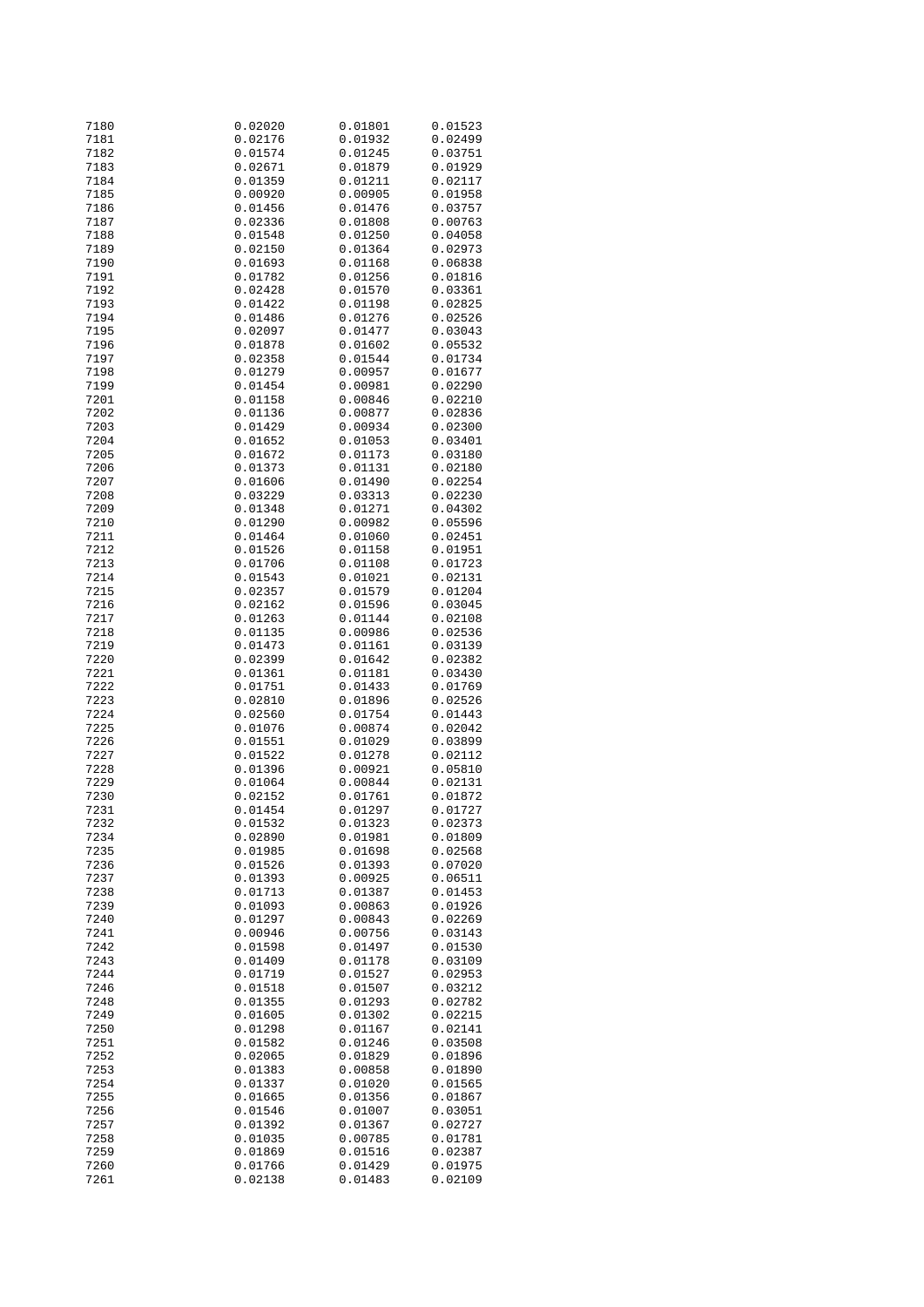| 7263         | 0.01783            | 0.01390            | 0.03299            |
|--------------|--------------------|--------------------|--------------------|
| 7264         | 0.02263            | 0.01508            | 0.01981            |
| 7266         | 0.01664            | 0.01402            | 0.02886            |
|              |                    |                    |                    |
| 7267         | 0.02241            | 0.02201            | 0.02194            |
| 7268         | 0.01437            | 0.01144            | 0.02137            |
| 7269         | 0.01359            | 0.00917            | 0.01793            |
| 7270         | 0.02858            | 0.02807            | 0.02297            |
| 7271         | 0.01123            | 0.01044            | 0.02818            |
|              |                    |                    |                    |
| 7272         | 0.01851            | 0.01720            | 0.01457            |
| 7273         | 0.01310            | 0.01181            | 0.01887            |
| 7274         | 0.01527            | 0.01333            | 0.02619            |
| 7275         | 0.03135            | 0.08292            | 0.02147            |
| 7276         | 0.01937            | 0.01255            | 0.04198            |
|              |                    |                    |                    |
| 7277         | 0.01565            | 0.01408            | 0.03255            |
| 7278         | 0.01716            | 0.01446            | 0.04152            |
| 7279         | 0.01115            | 0.00780            | 0.02376            |
| 7280         | 0.03817            | 0.02640            | 0.03174            |
| 7281         | 0.02504            | 0.01661            | 0.01547            |
|              |                    |                    |                    |
| 7282         | 0.01212            | 0.01078            | 0.02987            |
| 7283         | 0.04839            | 0.03158            | 0.04088            |
| 7284         | 0.01167            | 0.00711            | 0.02074            |
| 7285         | 0.03772            | 0.03328            | 0.02938            |
| 7286         | 0.00936            | 0.00647            | 0.02252            |
|              |                    |                    |                    |
| 7287         | 0.01977            | 0.01272            | 0.02724            |
| 7288         | 0.01969            | 0.01695            | 0.08161            |
| 7289         | 0.01562            | 0.01031            | 0.02674            |
| 7290         | 0.01942            | 0.01770            | 0.02310            |
| 7291         | 0.02864            | 0.02699            | 0.02387            |
|              |                    | 0.01035            |                    |
| 7292         | 0.01598            |                    | 0.01567            |
| 7293         | 0.01037            | 0.00842            | 0.04389            |
| 7294         | 0.01697            | 0.01391            | 0.03446            |
| 7295         | 0.02294            | 0.01695            | 0.01721            |
| 7296         | 0.01740            | 0.01175            | 0.05640            |
| 7297         | 0.01342            | 0.01075            | 0.01616            |
|              |                    |                    |                    |
| 7298         | 0.01800            | 0.01423            | 0.05913            |
| 7299         | 0.01831            | 0.01683            | 0.01303            |
| 7301         | 0.01868            | 0.01788            | 0.03938            |
| 7302         | 0.02276            | 0.02088            | 0.02088            |
| 7303         | 0.01968            | 0.01390            | 0.03210            |
|              |                    |                    |                    |
| 7304         | 0.01869            | 0.01588            | 0.04305            |
| 7305         | 0.03516            | 0.02478            | 0.02100            |
| 7306         | 0.01643            | 0.01353            | 0.01276            |
| 7307         | 0.02012            | 0.01396            | 0.02293            |
| 7308         | 0.01768            | 0.01719            | 0.04334            |
| 7310         | 0.01620            | 0.01519            | 0.02481            |
| 7311         | 0.01421            | 0.01313            | 0.02402            |
|              |                    |                    |                    |
| 7312         | 0.02305            | 0.01383            | 0.02680            |
| 7313         | 0.04311            | 0.03154            | 0.02380            |
| 7314         | 0.01740            | 0.01505            | 0.02185            |
| 7315         | 0.01514            | 0.01240            | 0.03568            |
| 7318         | 0.01688            | 0.01184            | 0.06890            |
| 7319         | 0.02412            | 0.01550            | 0.02533            |
|              |                    |                    |                    |
| 7320         | 0.01013            | 0.01009            | 0.03909            |
| 7321         | 0.01664            | 0.01178            | 0.02068            |
| 7322         | 0.02120            | 0.01430            | 0.03605            |
| 7323         | 0.02382            | 0.01620            | 0.02498            |
| 7326         | 0.01588            | 0.01203            | 0.03694            |
|              |                    |                    |                    |
| 7327         | 0.01089            | 0.00931            | 0.02073            |
| 7328         | 0.01554            | 0.01412            | 0.02182            |
| 7330         | 0.01262            | 0.00862            | 0.01882            |
| 7331         | 0.01568            | 0.01546            | 0.03242            |
| 7332         | 0.02052            | 0.01759            | 0.03122            |
| 7333         | 0.01602            | 0.01132            | 0.01651            |
|              |                    |                    |                    |
| 7334         | 0.01693            | 0.01053            | 0.02995            |
| 7336         | 0.01893            | 0.01601            | 0.04721            |
| 7337         | 0.02300            | 0.01464            | 0.02631            |
| 7338         | 0.01219            | 0.00817            | 0.02749            |
| 7339         | 0.02298            | 0.01885            | 0.01667            |
| 7340         | 0.01075            |                    |                    |
|              |                    | 0.00860            | 0.01421            |
| 7341         | 0.02862            | 0.02323            | 0.02502            |
| 7342         | 0.01274            | 0.00871            | 0.01670            |
| 7343         | 0.01761            | 0.01097            | 0.01977            |
| 7344         |                    | 0.00980            | 0.02147            |
|              |                    |                    |                    |
|              | 0.01179            |                    |                    |
| 7345         | 0.02522            | 0.01665            | 0.02501            |
| 7346         | 0.01169            | 0.01061            | 0.02418            |
| 7347         | 0.01434            | 0.01275            | 0.02735            |
| 7348<br>7349 | 0.01554<br>0.02007 | 0.01027<br>0.02019 | 0.02284<br>0.02175 |